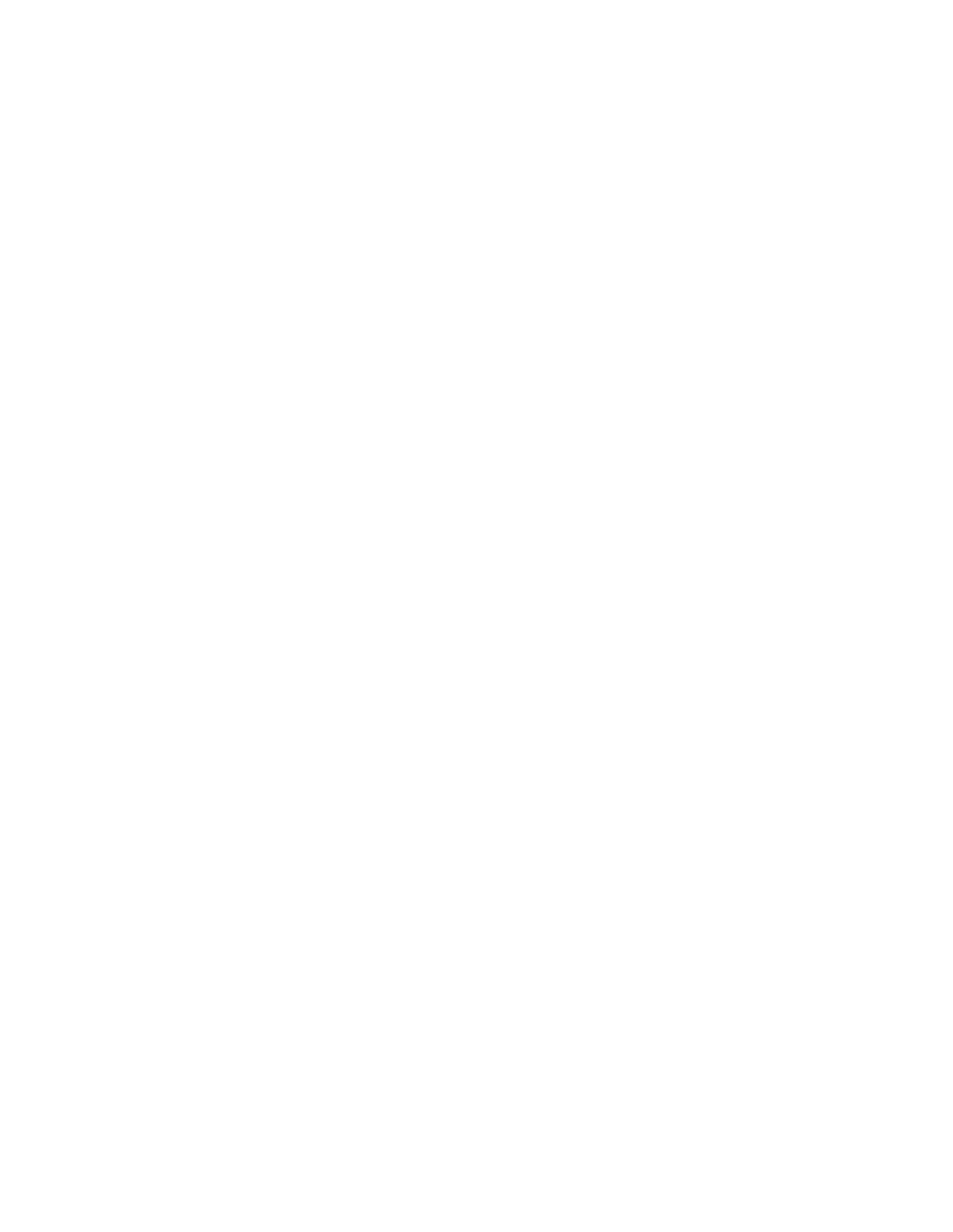## **PREAMBLE**

This agreement is entered into September 1, 2018, by and between the Endicott School District, hereinafter called the "District", and the Endicott Teachers Association, hereinafter called the "Association."

Unless the context in which they are used clearly requires otherwise, words used in this agreement denoting gender shall include both the masculine and feminine; and words denoting number shall include both the singular and plural.

In accordance with the provisions of the RCW 41.59 and regulations promulgated pursuant thereto, and in consideration of the mutual covenants contained therein, the parties agree as follows: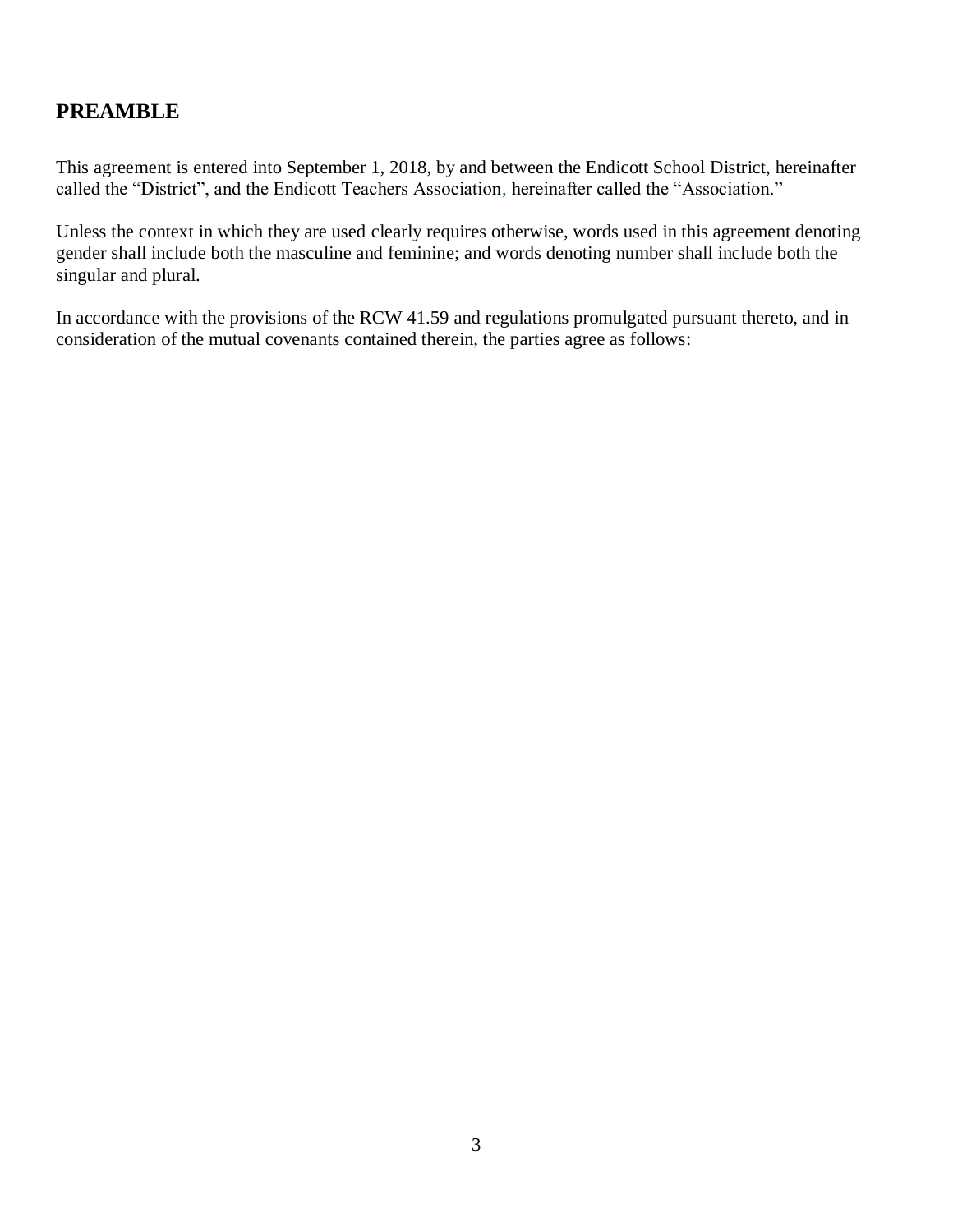## **ARTICLE I - ADMINISTRATION OF AGREEMENT**

#### **Section 1: Definitions of Terms**

- A. Association shall mean the Endicott Teachers Association which is affiliated with the Washington Education Association and the National Education Association.
- B. Board or District shall mean the Board of Directors of the Endicott School District No. 308.
- C. Agreement shall mean the Collective Bargaining Agreement entered into by the Board and the Association.
- D. Employee shall mean any certificated employee of the District represented by the Association.
- E. Party or parties shall mean the Association and the District as the agents ratifying the Agreement.
- F. Day shall mean an employee contracted work day or after school has closed for the year, day shall mean District business days.
- G. Contract shall mean the official document of employment between an employee and the District.
- H. Seniority shall mean the number of years of certificated experience in the state of Washington unless otherwise stated in the collective bargaining agreement.
- I. PERC shall mean the Washington State Public Employee Relations Commission.
- J. RCW shall mean the Revised Code of Washington.
- K. WAC shall mean the Washington Administrative Code.

#### **Section 2: Recognition**

A. Bargaining Unit:

The District recognizes the Association as the exclusive bargaining representative for all regular full and part-time non-supervisory certificated employees of the District, excluding the Superintendent, Business Manager, Principals, Assistant Principals, and other administrative/supervisory personnel or other positions as excluded by RCW 41.59.

Temporary employees who meet the definitions of substitutes as set forth below are entitled to recognition as members of the bargaining unit.

- 1. Long-term substitute employees who, in accordance with the PERC rulings, work more than twenty (20) days consecutive days in one (1) assignment in the current school year. On the twenty-first  $(21<sup>st</sup>)$  consecutive day of employment in the same assignment, the employee shall be considered a long-term substitute and a member of the bargaining unit. A long-term substitute shall be placed on the salary schedule at their per diem rate of pay.
- 2. A short-term substitute is a temporary employee who works as an employee in various assignments which include long-term substitute days for more than thirty (30) days in the current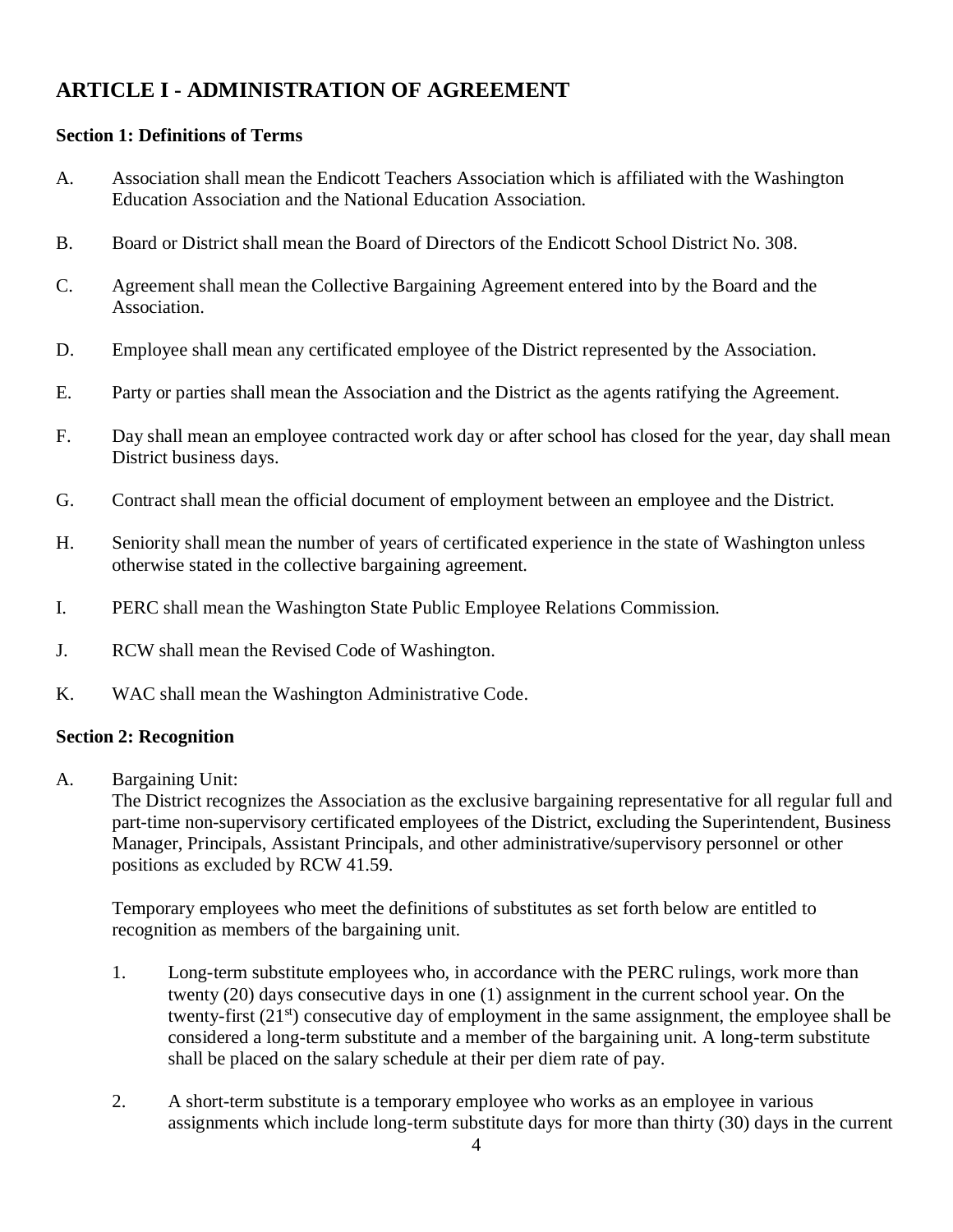school year. On the thirty-first  $(31<sup>st</sup>)$  day a short-term substitute shall be considered as a member of the bargaining unit.

#### **Section 3: Status of the Agreement**

This Agreement shall become effective when ratified by the Board and the Association and executed by authorized representatives thereof and may be amended or modified only by the mutual consent of the parties. All matters not covered by this Agreement shall be deemed to have been raised and disposed of as if covered herein.

This Agreement shall supersede any rules, regulations, or practices of the District which are contrary to the terms of this Agreement.

The Agreement shall be in full force and effective as of September 1, 2018 and shall continue in effect until August 31, 2021 (3 YEARS).

This Agreement may be opened for any item that is affected by new legislation.

#### **Section 4: Conformity to Law**

If any provision of this Agreement is found to be contrary to Washington State law, or the constitution, such provision shall have effect only to the extent permitted by law, but all other provisions of this Agreement shall continue in full force and effect.

#### **Section 5: No Strike Clause**

The parties agree that during the term of this Agreement there shall be no strike or other economic action by employees or the Association and there shall be no lockout or other economic action by the District.

#### **Section 6: Distribution of Agreement**

The Association shall prepare and print copies of this Agreement, as requested, the cost of which shall be borne by both parties. The Association shall distribute to all employees copies (paper or electronic) of this Agreement. All employees new to the District shall be provided a copy (paper or electronic) of the Agreement by the Association. The Agreement shall be available for review to all applicants for certificated positions within the District.

There shall be two (2) official signed copies of the final Agreement for the purpose of records. One shall be retained by the District, and one by the Association.

#### **Section 7: Labor/Management Meetings**

The superintendent or designee and the Association shall meet at least quarterly. Upon request by either party, Association officials and Superintendent/designee shall meet to discuss interpretation or compliance with its Collective Bargaining Agreement or other issues. When a request is made, the meeting shall be held within five (5) days.

#### **Section 8: Management Rights**

The District has the right to manage and direct its employees and its operations are vested in, and retained by, the Board except as this right is limited by this Agreement.

#### **Section 9: Contract Compliance**

All individual teacher contracts between the Board and an individual teacher heretofore executed shall be subject to, and consistent with, the terms and conditions of this Agreement.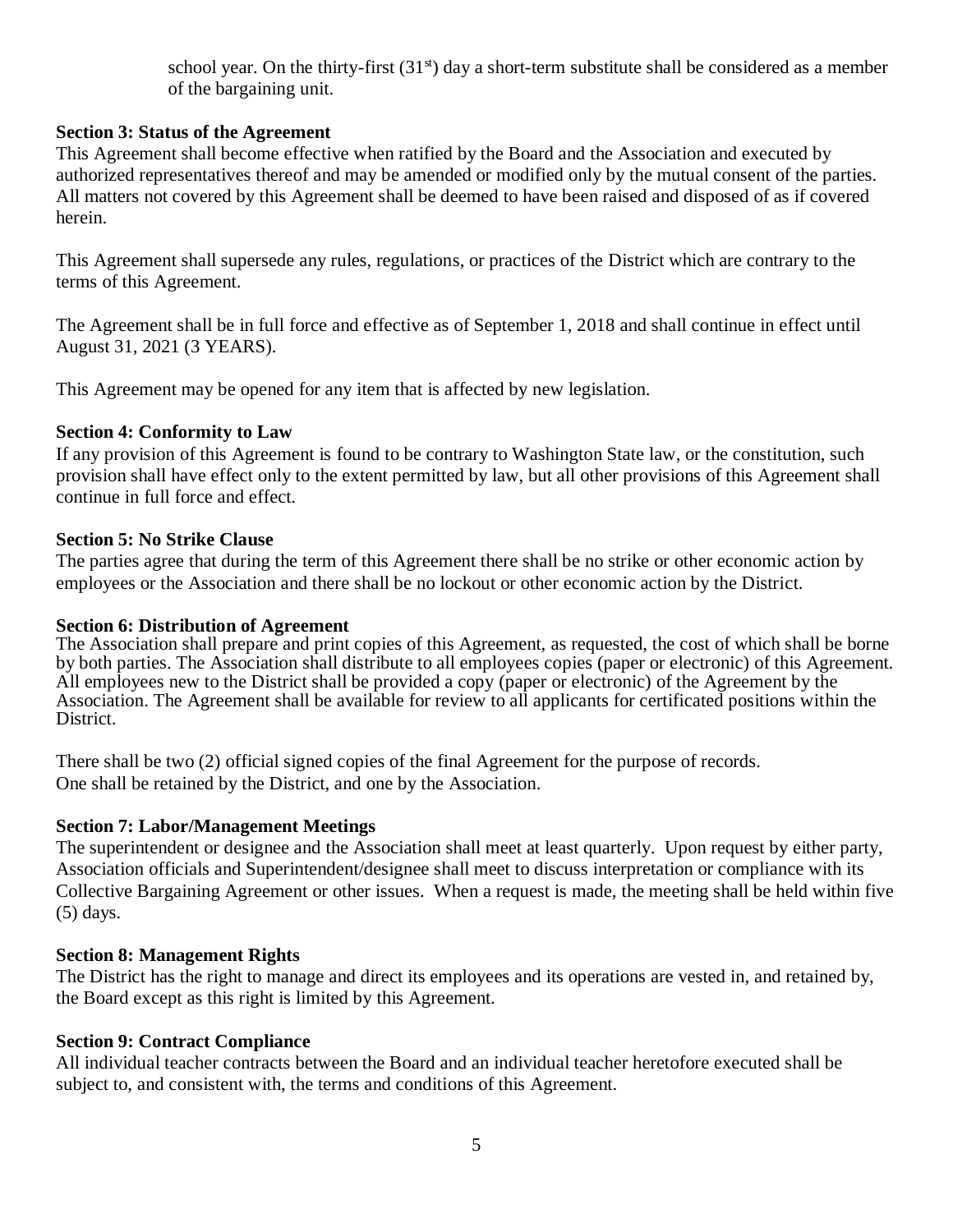## **ARTICLE II - BUSINESS**

#### **Section 1: Association Privileges**

- A. The Association and its representatives shall be permitted to transact official Association business on school property at all reasonable times provided that it does not interrupt normal school operations or assigned duties.
- B. The Association shall have the privilege to post notices of activities and matters of Association concern on a bulletin board provided in the faculty lounge that is to be designated for that purpose.
- C. The Association shall have access to the District mail, email service and employee mailboxes for communication purposes.
- D. The Association, upon request, shall be granted a copy of all information mandated by law that is of public record under the Public Records Act of Washington State.
- E. Representatives duly authorized by the Association who participate during working hours in arbitration with representatives of the District, shall suffer no loss of pay.
- F. The Association shall have the right to use District facilities and equipment at times other than during school working hours; when such equipment and facilities are not otherwise in use. Expendable supplies, in connection with such equipment use, shall be furnished or paid for by the Association.
- G. The privileges of this section shall not be unreasonably denied.

#### **Section 2: Payroll Deductions**

- A. Neither District nor Association will collect an agency fee or any other form of payment for a public sector union from an employee, nor may any other attempt be made to collect such a payment, unless the employee confirmatively consents to pay. Janus Agreement 6/18.
- B. Membership in the Association shall be continuing from year to year upon written authorization from a teacher unless a letter of revocation is provided to the District, the Association, and WEA. Letters of revocation turned in after the 15th of the current month will be applied the following month.
- C. The president shall provide to the District the cost of membership to be withheld prior to October 1. Such payment shall be made in one installment or prorated over the school year.
- D. In the event that the District is held liable for damages or other charges under any provisions of this section, the employee and Association agree to indemnify the District in like degree or amount, provided, that the District was acting pursuant to this section.

#### **Section 3: Hold Harmless Clause**

The Association will indemnify, defend, and hold the District harmless against any claim made against any suit or judgment rendered against the District resulting from any deduction of Association dues. The Association agrees to refund to the District any amounts paid to in error because of the dues deduction provision. In the event of any suits against the District relative to dues deductions, the District shall select the attorney (s).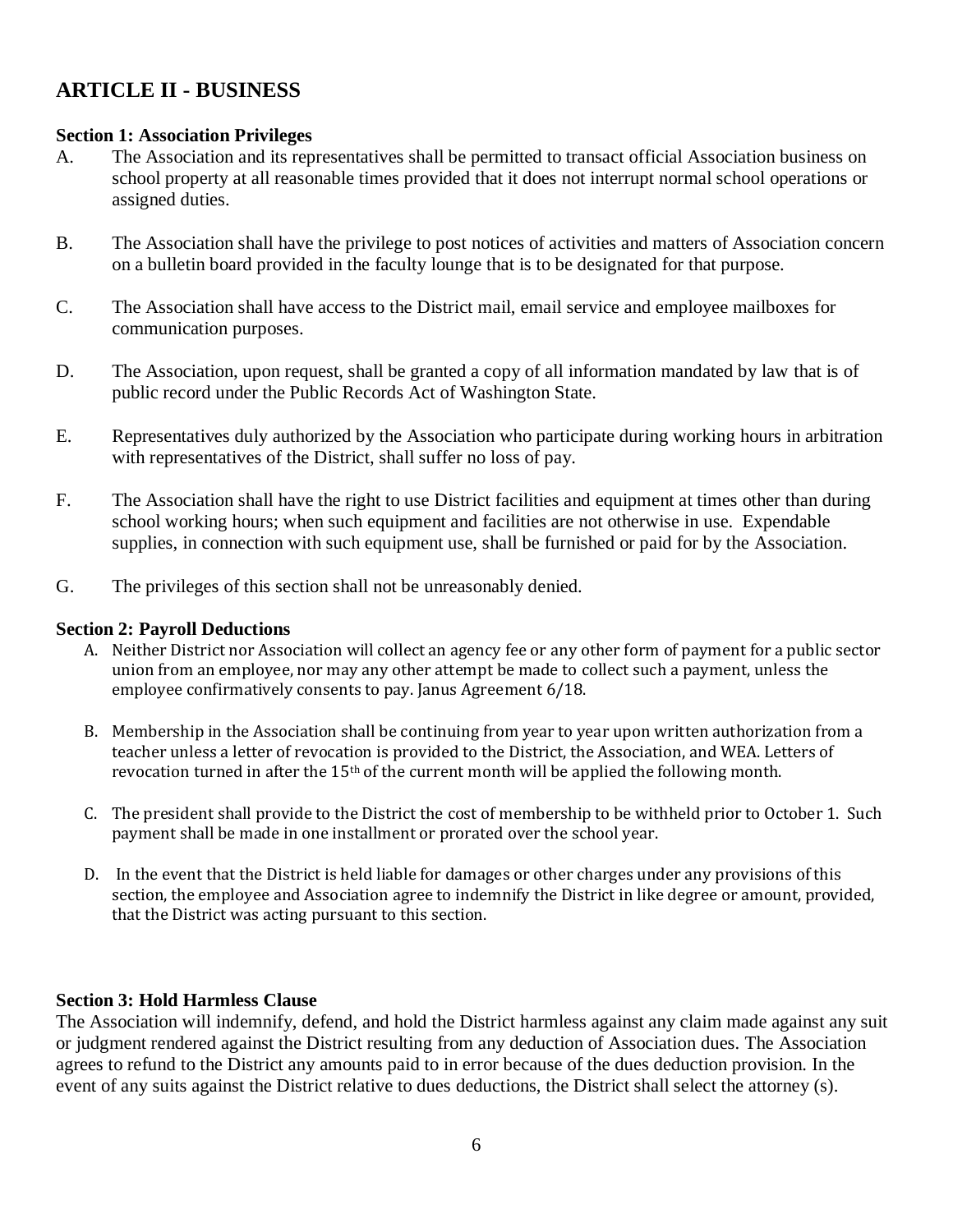## **ARTICLE III - EMPLOYEE RIGHTS**

#### **Section 1: Due Process/Just Cause**

No employee shall be disciplined without cause. The grounds forming the basis for disciplinary action shall be made available in writing to the Association if requested in writing by the employee. An employee, upon request, shall be entitled to have a representative present during any disciplinary action. Such formal discipline shall not be unduly delayed because of the unavailability of an Association representative. Formal discipline shall be defined as a formal disciplinary action, which is documented in the employee's personnel file.

Any disciplinary or other adverse action taken against an employee shall be appropriate to the behavior or situation that precipitates the action.

Progressive Disciplinary Steps will include the following written warning, written reprimand, suspension without pay, and discharge.

#### **Section 2: Employee Monitoring**

No mechanical or electronic device shall be used by the District in any classroom or brought in on a temporary basis, by means of which a person shall be able to listen or record the procedures in any class without prior written notice to the employee.

#### **Section 3: Nondiscrimination**

No employee shall be illegally discriminated against because of age, race, disability, religion, sex, national origin, familial status, color, creed, sexual orientation, or membership or non-membership status in the Association.

The personal and private life of an employee is not within the appropriate attention of the Board.

#### **Section 4: Personnel File**

No secret, duplicate, alternate or other personnel file shall be kept anywhere in the District.

Employees, in accordance with RCW 28A.405.250, shall have the right to review all materials in their personnel file upon request. A person of the employee's choice may be present at the time of this review. The Superintendent/designee may be present at the review. Items to be included, but not limited to, are copies of:

- 1. Transcripts
- 2. Individual Contracts
- 3. Evaluations for 5 years
- 4. Letters of praise or discipline

Employees will be notified within Five (5) workdays if any derogatory material has been added to the employee's personnel file. The employee retains the right to rebut any information by enclosing a copy of such rebuttal to the personnel file.

#### A. Confidentiality:

To the extent permitted by the Public Records Act, official files shall be confidential and as such shall be available only to those persons who have a legitimate basis for reviewing the material in the file.

B. Removal of Material: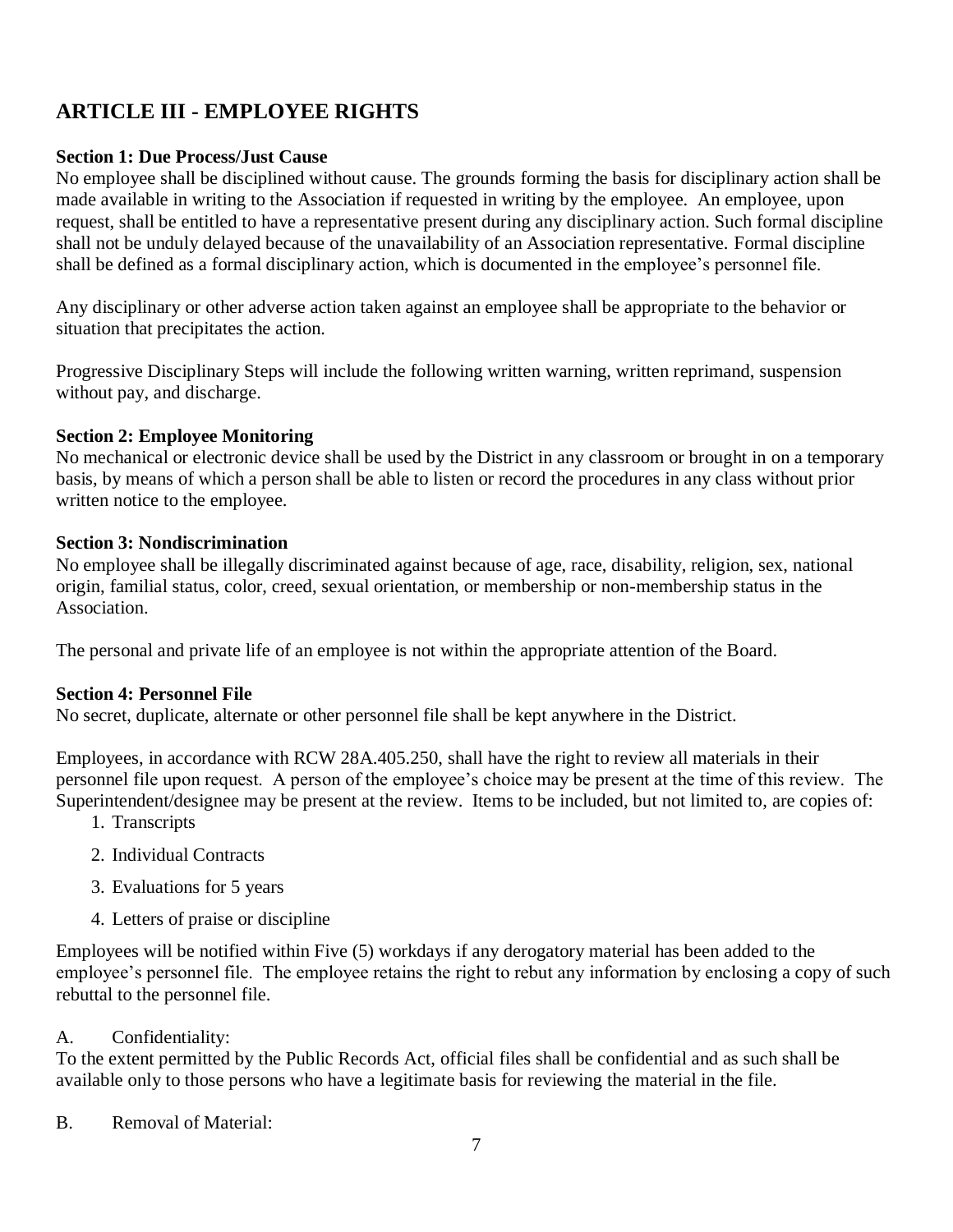In the event a disciplinary notice is filed and placed in the employee's personnel file, that notice shall, after a period of four years, be removed upon written request by the employee, providing no incidents of the same nature have occurred during the four-year period.

#### **Section 5: Principal Working Files**

Principal working files tied to evaluation shall be purged at the end of each school year. Non-evaluatory material shall be purged twelve (12) months from the time of the occurrence.

#### **Section 6: Employee Complaints**

- A. It is the intent of the Association and the District to place priority on resolving formal complaints made against employees.
- B. Any complaint made against an employee by a parent, student or other person will be called to the attention of the employee within ten (10) days.

#### **Section 7: Safety and Health**

The District shall comply with all state and federal statutes, rules and regulations regarding health, safety and the environment of learning and working sites.

- A. Safety Committee: The District is required to maintain a building and District safety committee with representation of management and employees (WAC 296-800-130 and 13020) for the purpose of communicating and evaluating safety and health issues. Employees may use this committee to deal with Indoor Environmental Quality (IEQ), Indoor Air Quality (IAQ), Health and Safety issues.
- B. Notice of health/safety concerns and actions to resolve: When IEQ/IAQ/Health/Safety issues arise; the District shall notify the Association and the entire staff of the impacted building. The notice shall outline the concern, its location, steps taken and what is being done to reach resolution. Additional notices shall provide updates on actions taken and any reports from outside experts.

#### **Section 8: Student Discipline**

The Endicott School District shall expect acceptable behavior on the part of all students who attend school in the District. Discipline shall be enforced fairly and consistently. Such discipline shall be consistent with applicable federal and state laws.

The primary responsibility for classroom discipline shall be the responsibility of the classroom employee. Supervision of the hallways and playground shall be the shared responsibility of all employees.

The Board and the administration shall support and uphold employees in their efforts to maintain discipline in the District, provided District policy and practices are followed, and shall respond to all employees' requests regarding discipline problems. Further, the authority of employees to use prudent disciplinary measures for the safety and well being of students and employees is supported by the Board. In the exercise of authority by an employee to control and maintain order and discipline, the employee shall use reasonable and professional judgment concerning matters not provided for by specific policies adopted by the Board and which are not inconsistent with federal or state laws or regulations.

Employees shall have the authority to exclude a student from class for all or any portion of the period or for the balance of the school day, or up to the following two days, or until the teacher has conferred with the principal, whichever occurs first. Prior to excluding a student, the teacher shall have attempted one or more corrective actions. In no case shall an excluded student be returned for the balance of a period or up to the following two days without the consent of the teacher.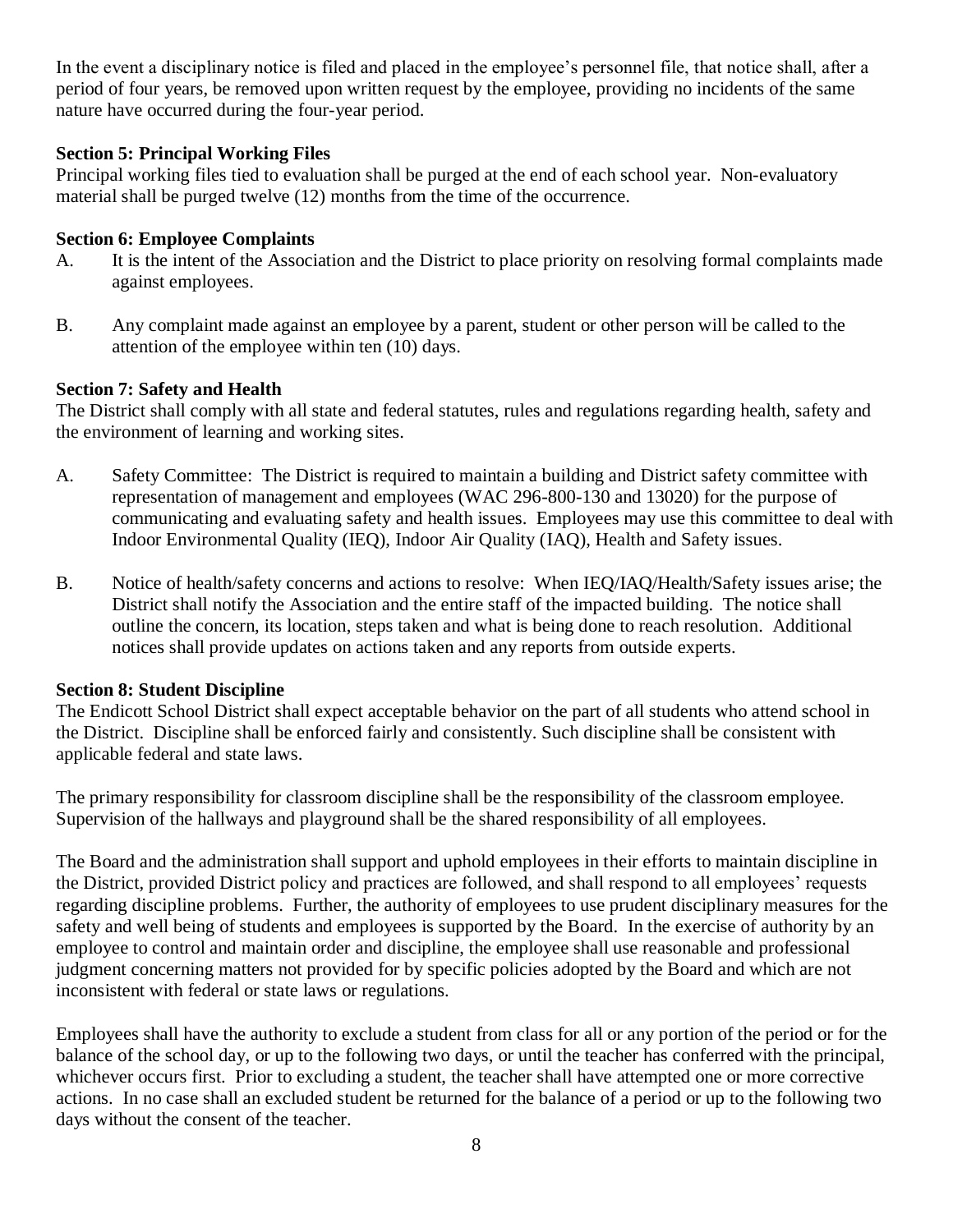#### **Section 9: Academic Freedom**

Employees shall be free to use their own methods of instruction while following established District curriculum. Further, employees shall be authorized to supplement District provided materials with outside sources and materials that are otherwise consistent with the curriculum and professionally appropriate for the age and academic level of the students. Such sources and materials, which may reasonably be considered controversial, shall be subject to prior approval by the Superintendent/designee or principal.

Provided the above procedures and the District curriculum are followed, employees shall not be personally liable for any liability, which results from their presentations or interpretations of facts.

Complaints resulting in the reconsideration of instructional materials shall be processed in a manner consistent with state law. The Association shall be provided a copy of any such complaint and shall have the opportunity to comment upon the material in the public hearing conducted in accordance with state law.

#### **Section 10: Lesson Plans**

The employee will have prepared lesson plans. Lesson plans will remain in the classroom in a visible location and will be available upon principal's request

#### **Section 11: Classroom Visitation**

To provide visitors of the District the opportunity to visit a classroom to observe the teaching and learning process, the following guidelines are set forth.

A. All visitors wishing to visit a classroom shall obtain permission of the principal or supervisor in charge. The time of visit will be arranged after the principal has conferred with the employee.

B. If the purpose of the classroom visitation is to observe learning and teaching activities, the employee or the visitor shall be provided the opportunity to confer before and/or after the visitation.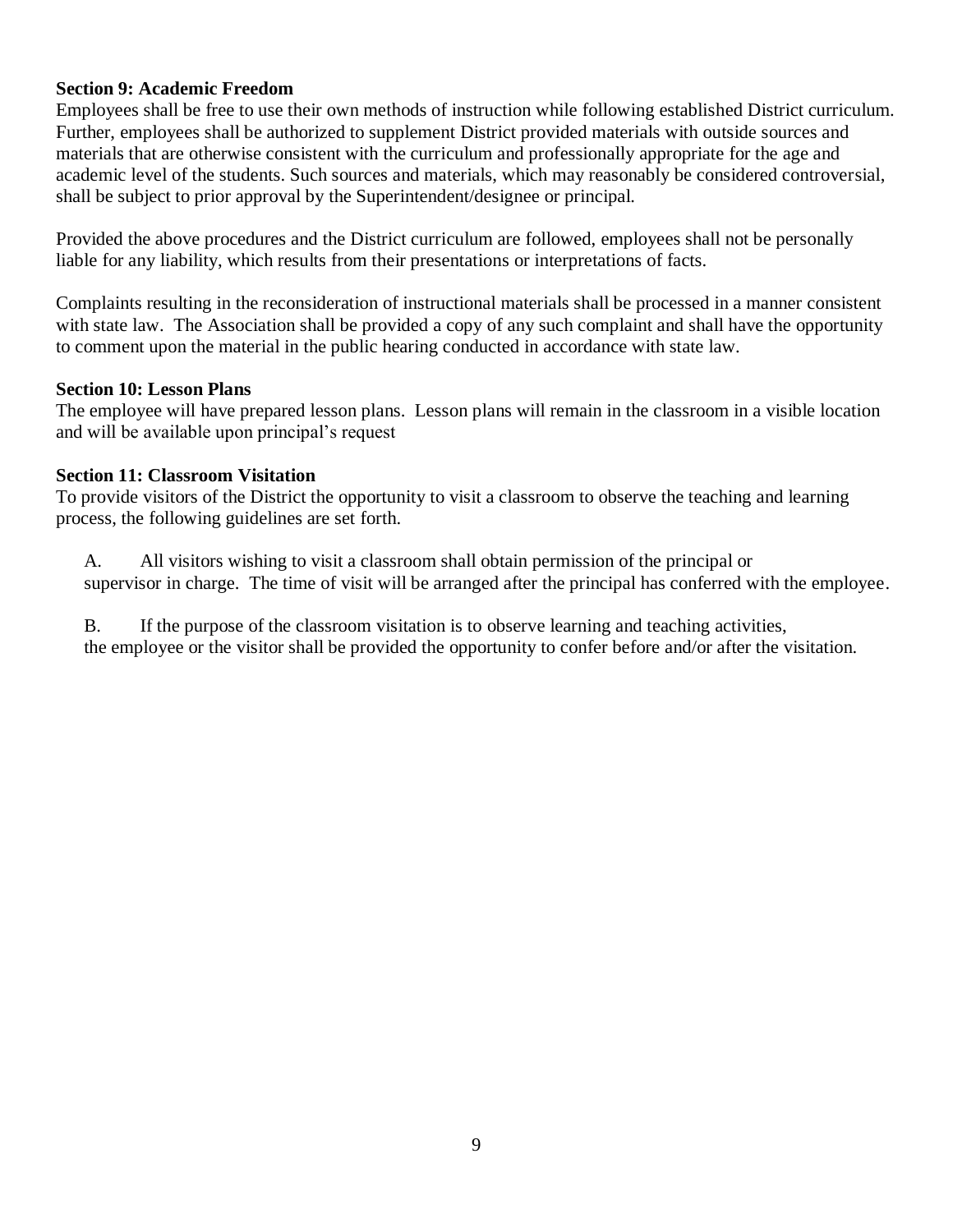## **ARTICLE IV - ASSIGNMENT**

#### **Section 1: Definitions**

Assignment – The initial placement of an employee to a position.

- Reassignment The changing of the employee's assignment within a building or a program (i.e. Special Education).
- Vacancy An assignment that has been vacated and the District has scheduled to be refilled or an assignment that has been newly created by the District.

#### **Section 2: Vacancies**

The District shall make all possible effort to fill vacancies and new positions with their present employees before out of District hiring will be considered.

#### **Section 3: Assignments**

The District shall notify employees as to their tentative assignments for the coming school year on or before the last day of the preceding school year.

Where reassignment becomes necessary after June 1, the affected employee shall be notified in writing of the reassignment as soon as possible.

Any employee assigned outside of the employee's area of expertise and/or endorsement shall be provided, at District expense, training to the level of state certification requirements and/or qualifications needed for that subject area and/or position. The employee shall not be evaluated in such an assignment until the requirements for the position have been met.

#### **Section 4: Compensation for Moving**

Employees moving into a new classroom will be compensated \$200.00 to pack, move and unpack instructional and classroom materials.

#### **Section 5: Lead Teacher**

When filling the lead teacher position, priority will be placed on credentials (i.e. administrative certificates, lead teacher experience, or years of teaching) of certificated staff. A staff member with a teaching certificate will fill this position. The lead teacher will be mutually agreed upon between the district and the association.

A lead teacher will be identified and given a lead teacher contract by the first contracted day. In the event of an administrator and lead teacher absence, a clear chain of responsibility will be followed. This chain of responsibility will be mutually agree upon between the district and association and be established before the first contracted day.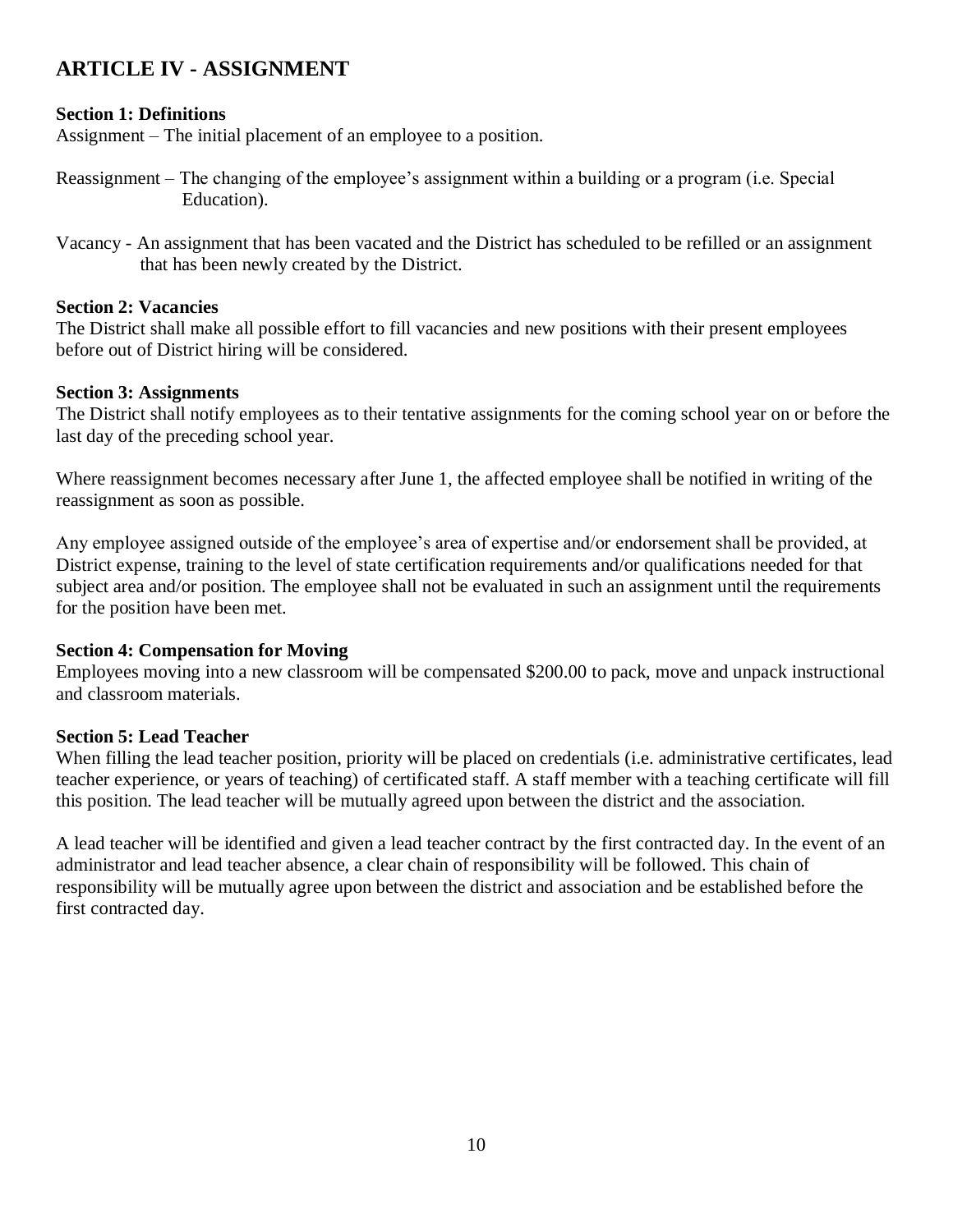## **ARTICLE V - Reduction in Force (RIF)**

#### **Section 1: Initiation of Layoff**

Prior to May 1 the Board will determine if the financial resources of the District will be adequate to permit the District to maintain its educational programs and services substantially at the same level for the next school year.

#### **Section 2: Programs and Services**

The following guidelines shall be used in consideration when determining the programs and services to be retained, modified, or eliminated, recognizing that the Association may make recommendations to the Board about possible program and service modifications:

- A. High priority shall be given to maintaining reasonable grade level groupings in the classroom
- B. Where revenues are categorical and depend on actual expenditures rather than budget amount, every effort shall be made to maintain these programs
- C. Middle school course offerings which are required for promotion to the High School shall be retained
- D. Reductions shall be made in expenditures, supplies and materials, contractual services and travel, where reasonable and not categorically funded in capital outlay

The superintendent shall develop a list of employees to be recommended to the Board for retention by the District to fill the positions needed to operate the educational program or service based on the criteria by May 15.

Employees will be notified of renewal or nonrenewal of their individual contracts by May 15.

Certification - Possession of a valid Washington State certificate and endorsements in subject area and/or grade level; Seniority - Number of years of teaching in Washington State; Qualifications – Ability to meet academic requirements for the subject and/or grade level to which the employee will be assigned

#### **Section 3: Notice**

In the event that the Board determines that probable cause exists for a reduction in force, the superintendent will send out a seniority list to the Association and each employee by April 1 for verification of their number of years of teaching within Washington State and with the Endicott School District. Employees shall have ten (10) days to review the list to make any corrections and return it to the District office.

When more than one teacher qualified for a particular position under the criteria listed above, the teacher who has the greatest length of service as a teacher in the state of Washington, followed by the seniority in the District, will be given the position.

Board Review and Action

The Board shall review the recommendation of the superintendent. After review the Board shall take such action as may be necessary and such notice shall be given employees no later than May 15 and shall not be effective until the following school year.

A. Employment Pool and Recall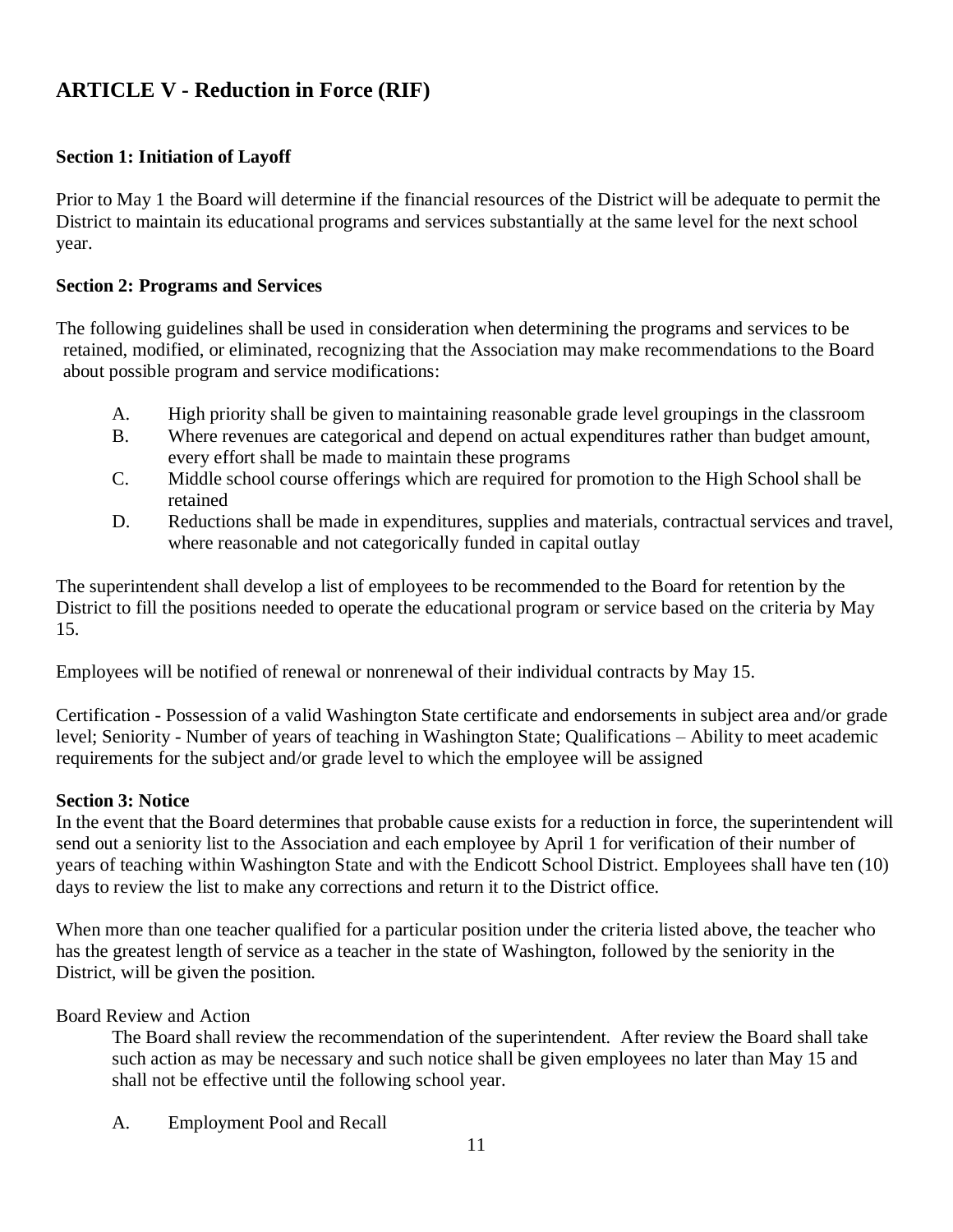All employees who receive notice of probable cause of non-renewal or discharge of their teaching contracts shall be placed in a District employment pool and will be considered for any vacancy in the District which thereafter occurs. The term "vacancy" shall be liberally construed and shall include all positions that may become available for any reason. All employees shall be retained in the District employment pool until such time as they are either recalled to work or have notified the District that they wish to be withdrawn from the employment pool. While on layoff, employees shall be placed on the teacher substitute list.

B. Recall from layoff status to existing vacancies shall be determined by the ranking list used in reverse order of layoff. No new teachers shall be hired to fill existing or new teaching assignments until the pool has been exhausted.

The District shall give written notice of recall from layoff by sending a registered or certified letter to said employee at his/her last known address to which the employee has ten (10) days to respond. It shall be the responsibility of each employee to notify the Board of any change in address. The employee's address, as it appears on the Board's records, shall be conclusive when used in connection with layoffs, recall, or other notice to the employee. The District shall utilize employment pool personnel as substitutes on a first priority basis.

C. The employee must receive notification of nonrenewal by May  $15<sup>th</sup>$  as per state law.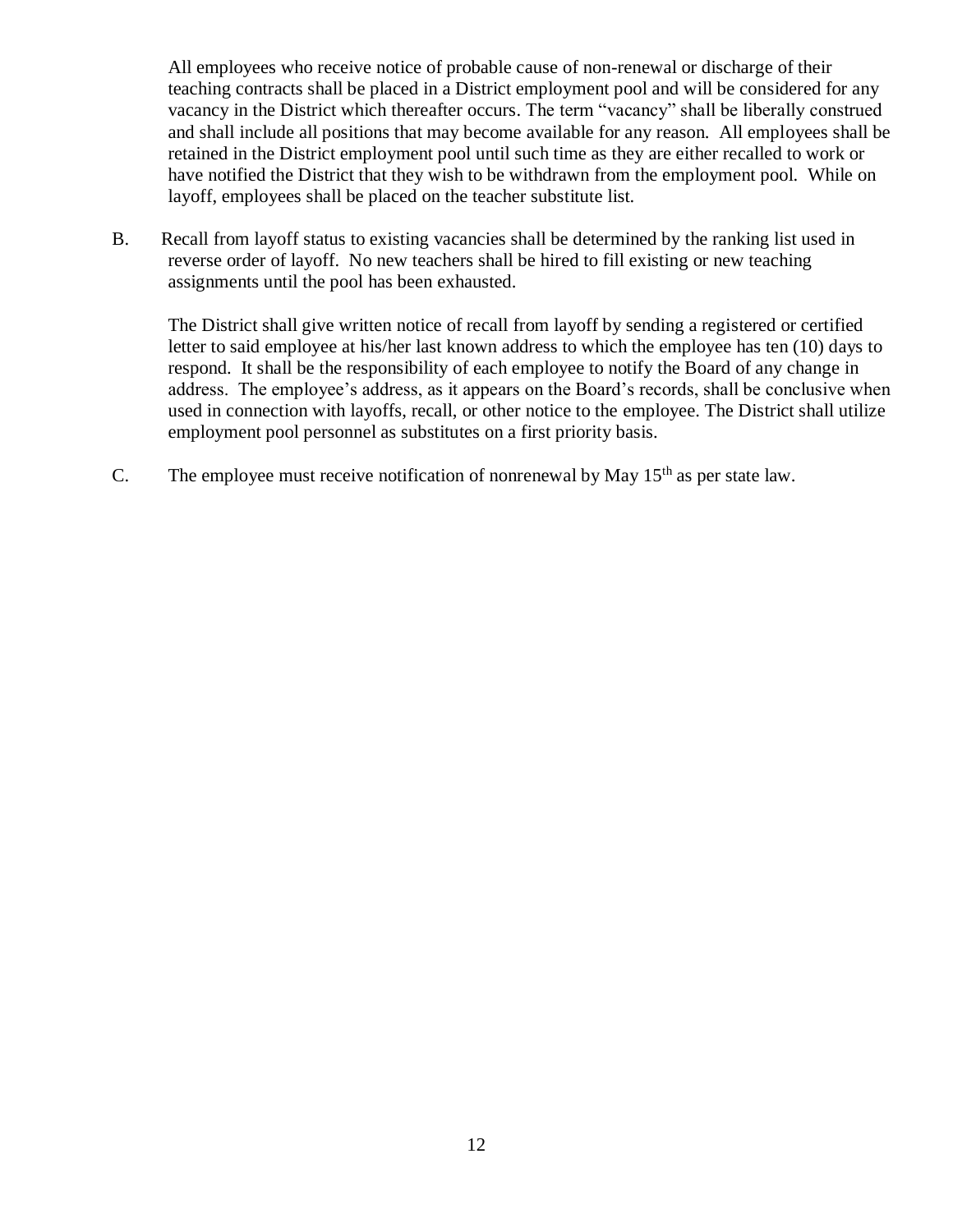## **ARTICLE VI – LEAVES**

## **Section 1: Illness, Injury, and Emergency Leave**

Consistent with Washington State Law, each contracted certificated employee shall be entitled to twelve (12) days sick leave each year without loss of pay. Twelve (12) days per year shall be granted for illness, injury, or emergency leave. Each employee's portion of unused sick leave allowance shall accumulate from year to year as permitted by law. Absence for more than five (5) consecutive days under sick leave may require a doctor's letter of verification.

Substitute employees shall accrue one (1) hour of sick leave for every forty (40) hours worked. The leave may be taken in half or full day increments when the substitute is working in a long-term position. With the approval of the superintendent/designee, a long-term substitute may be granted leave without pay without it constituting a break in service.

WAC 296-128-630

A. Sick Leave Cash out. The District shall provide its employees with the attendance incentive program provided in RCW 28A.400.210. Pursuant to current statute, employees may cash in unused sick leave days above an accumulation of sixty (60) days at a ratio of one full day's monetary compensation for four (4) accumulated sick leave days.

At the time of separation from school District employment due to retirement or death, an eligible employee or the employee's estate shall receive remuneration of up to 180 days at a rate equal to one (1) day's current monetary compensation to the employee for each four (4) days accrued sick leave.

#### B. VEBA III Post Retirement Medical Plan

The District agrees to provide its employees the benefits of the VEBA III retirement medical plan in accordance with RCW 28A.400.210 and WAC 392.136. The Association shall notify the District of its intention to participate in VEBA III plan, annually, prior to December 31 of each year.

C. Sick Leave Sharing

The District shall provide employees with access to leave sharing (sick leave bank) in accordance with state law.

An employee who has exhausted their sick leave shall be allowed to apply for shared sick leave as per Board Policy 5406 and in accordance with state law WAC- 392-126. The employee will have a written estimate of days needed from a medical provider.

Upon approval, as directed by Board Policy, any employee who has a banked sick leave balance of more than 22 days may donate as many days as they wish as long as they maintain a minimum of 22 days. These donations must be made in writing and may occur during any time throughout the school year.

The value of the leave transferred will be calculated on a day donated and day received basis. Any unused leave donated to this bank will be returned to the original employee who donated it on a prorated basis based on original contribution.

Status of employees using Bank Days: Employees on leave using days from the Sick Leave Bank shall receive the same treatment in respect to salary, wages, and employee benefits as the employee would normally receive if using accumulated sick leave.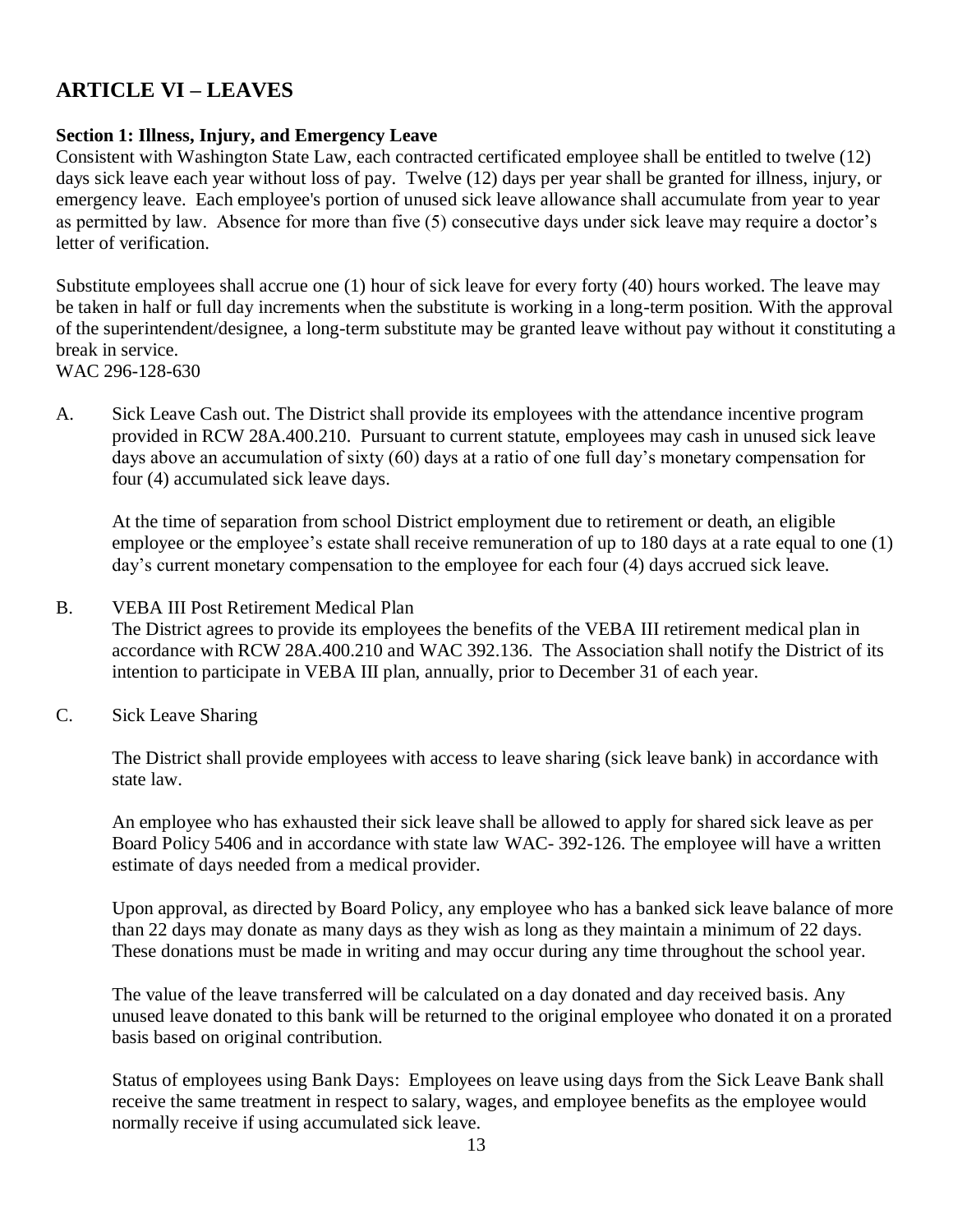#### **Section 2: Medical Leave of Absence**

At the exhaustion of an employee's sick leave, an employee who is unable to continue to perform his/her duties because of illness or injury as verified by a written statement from a licensed physician so stating shall be granted a leave of absence without pay.

#### **Section 3: Child Rearing Leave (Maternity, Paternity or Adoption Leave)**

The District shall grant sick leave for pregnancy, childbirth and related temporary disability to employees, to the extent the employee's physician certifies the employee's temporary disability. Employees requesting maternity/paternity leave shall notify the District as early as possible prior to the beginning of the leave and shall indicate the expected date of return at the time the leave is requested. Employees shall advise the District of the exact date of return as soon as that date is known to the employee.

An employee shall be allowed up to one year of unpaid leave for the purpose of child rearing. An employee returning from such leave shall be placed in the position last held or in a similar position in the District.

#### **Section 4: Family Medical Leave Act (FMLA)**

At the exhaustion of an employee's sick leave, an employee may apply for Family Leave under FMLA. Sick leave and FMLA will not run concurrently.

#### **Section 5: Legal and Civic Duty**

Leave with pay shall be granted for jury duty. Any compensation received for jury duty performed on contracted days shall be remitted to the District. The employee shall notify the District when notification is received to serve on jury duty.

#### **Section 6: Military Leave**

Employees shall be granted military leaves of absence when required by law. While on leave, the teacher shall retain all benefits including seniority as though employment had been continuous in the District. Upon return from leave, the teacher shall be placed in the position last held or a similar position in the District.

Military leave of absence is construed as regular service in regard to salary increments. Members of the Washington National Guard, the Army, Navy, Air Force, Coast Guard, or Marine Reserve of the United States shall be granted military leave of absence from employee's teaching assignment for a period not exceeding (21) calendar days beginning October 1<sup>st</sup> and ending the following September 30<sup>th</sup>. The employee shall receive normal District pay, however, there shall be no loss of privileges, vacations or sick leave to which the employer might otherwise be entitled according to RCW38.40.060.

#### **Section 7: Personal Leave**

Teachers shall be entitled to 3 days personal leave per year.

Any unused personal leave shall accumulate to a maximum of 5 days or be cashed out at a maximum of 2 days per year at the current top tier substitute rate. Accumulated personal leave days may be used in increments of no more than 2 days in a ten calendar day period. Reimbursement will be in the next pay period.

Personal leave days will be prorated in the event of a mid-year hire.

Employees employed with Endicott School District for 20 years are entitled to four days personal leave per year.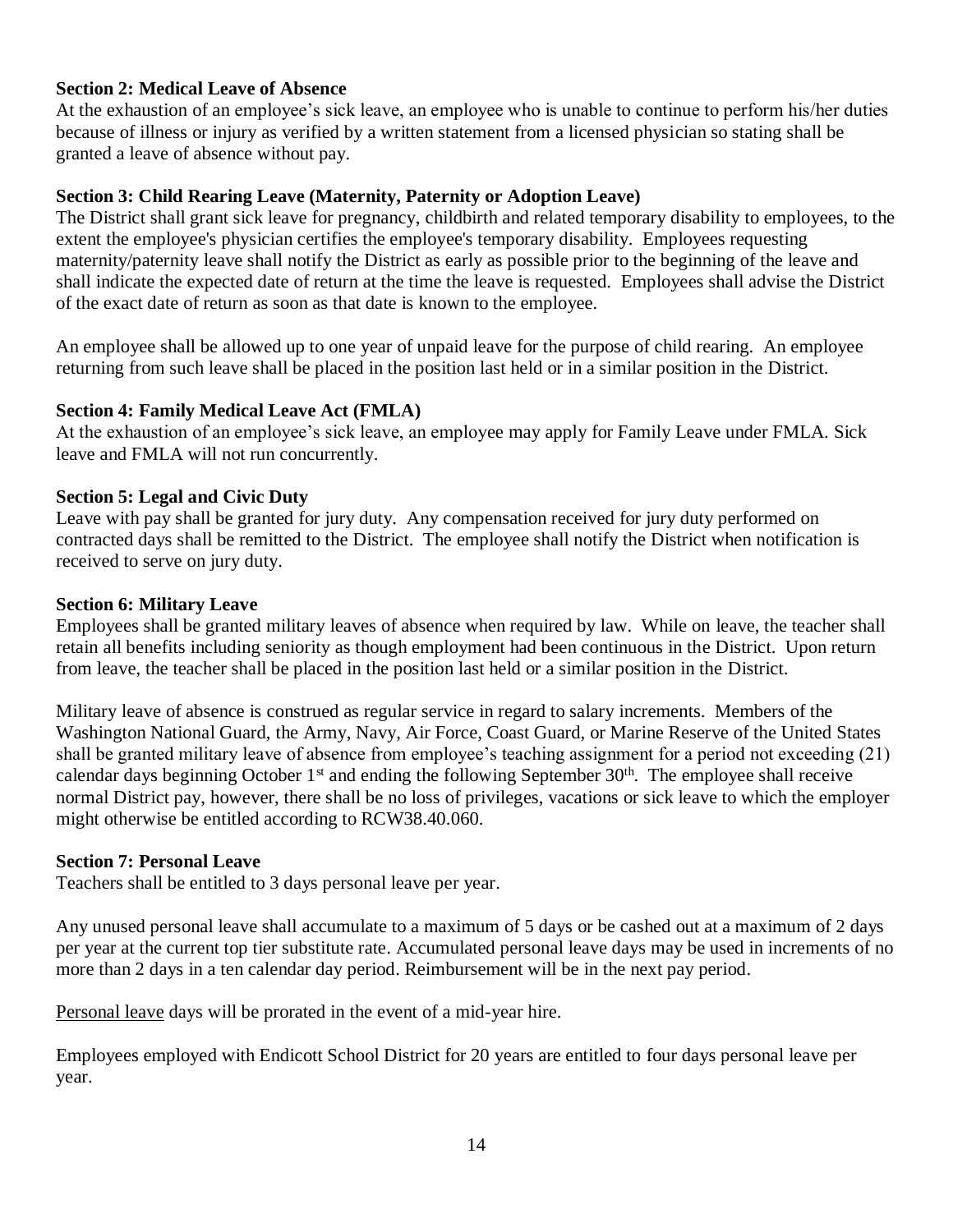Any unused personal leave for employees who have been employed with the Endicott School District for 20 years or more shall to a maximum of 6 days or be cashed out at a maximum of 2 days per year at the current top tier substitute rate per day. Accumulated personal leave days may be used in increments of no more than 2 days in a ten calendar day period. Reimbursement will be in the next pay period.

Teachers requesting personal leave which would extend long weekends or vacations must make application for leave at least one week prior to taking such leave and only two teachers could request such leave on the same long weekend or vacation day. Approval would be made on a first come first served basis.

A request by the employee, for personal leave shall be made at least twenty-four hours prior to taking such leave.

#### **Section 8: Bereavement Leave**

Up to four (4) days of bereavement leave with pay will be granted for each occurrence of death of immediate family. Immediate family for this purpose is defined as: spouse, parent, child, in-laws, grandchild, grandparent, sibling, niece, nephew, aunt or uncle, or those of the employee's spouse, or a person living in the same household as the employee.

If additional days are requested and approved due to extenuating circumstances, they will be deducted from the employee's sick leave.

#### **Section 9: Emergency School Closure**

Emergency School Closure In the event the District temporarily closes one or more schools for one or more days of the contract year, the affected employees will be granted leave at no deduction in salary or benefits, with time being deemed done, provided that students are not required to make up the day(s).

#### **Section 10: Association Leave**

The Association shall be allowed paid leave to attend to Association business. The cost of the substitute(s) shall be borne by the Association, provided a substitute is needed. A request for such leave shall be made three (3) days prior to the effective date of the leave unless emergency situations arise.

#### **Section 11: Other Leave**

Leaves of absence up to one (1) year without pay may be granted, at the discretion of the Board, to employees for the purpose of study, child rearing, travel, recuperation, teaching in another school District, working in a professionally related field, business related to a death in the family or Association or Association related business.

The employee shall notify the District in writing on or before April  $1<sup>st</sup>$  whether or not he/she will be returning from leave of absence. Upon return from leave the employee shall be placed in the position last held or in a similar position in the District.

Upon the request by the employee such leaves may be renewed for up to one (1) additional year.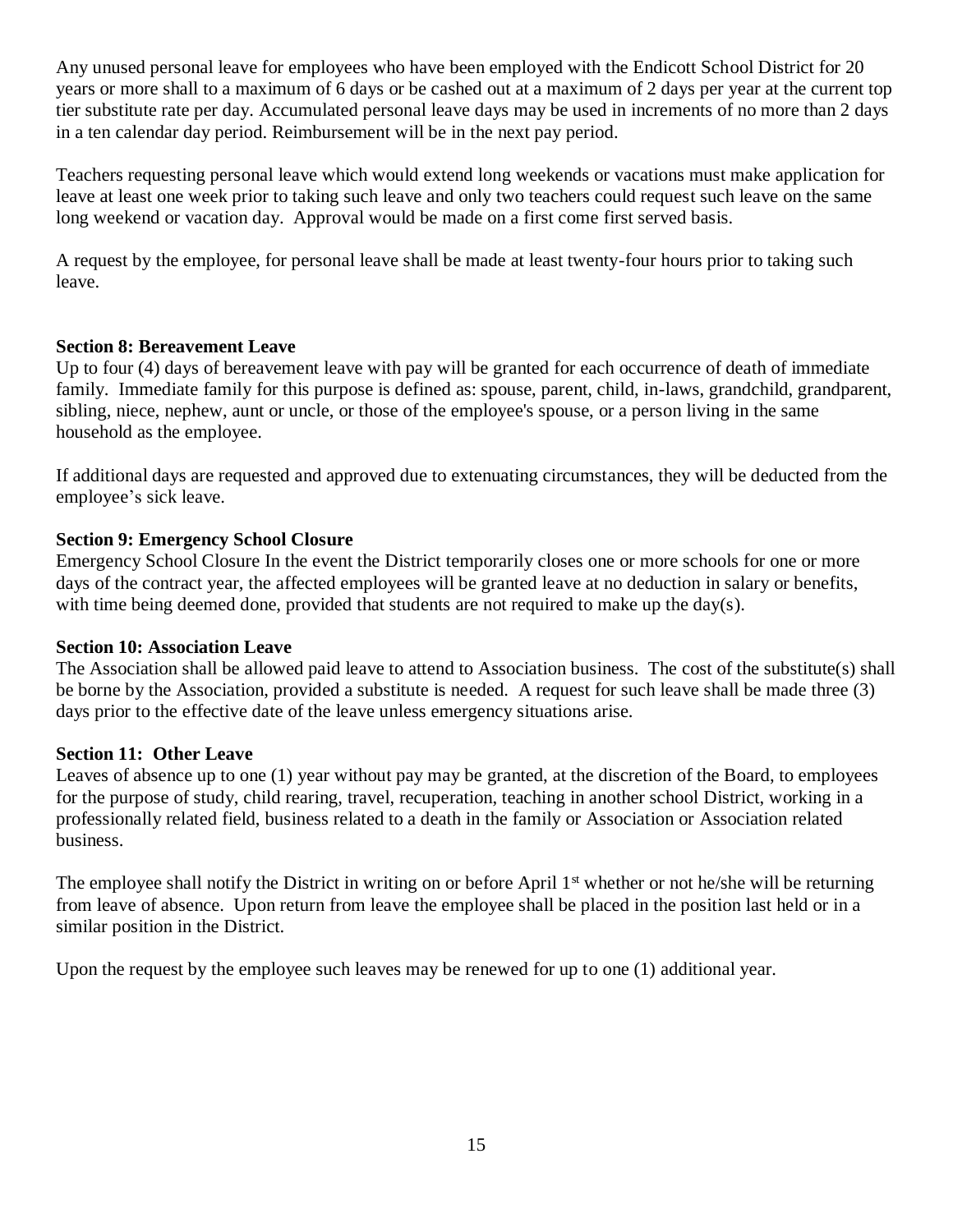## **ARTICLE VII - FISCAL**

## **Section 1: Certificated Employee Contract**

- A. The District shall provide each employee with a contract in conformity with Washington law, State Board of Education regulations and this Agreement.
- B. After formal signature by the Board, superintendent and the employee, one (1) copy will be returned to the employee.
- C. The length of an assigned employee contract shall be the base work year as determined by the state legislature. Any extension of contract days approved by the board shall be paid at the employee's per diem rate of pay for each day.

## **Section 2: Certified Salaries/Benefits**

1. Schedule

Employees shall be paid according to their placement on the salary schedule which is attached to and made a part of this Agreement as Appendix A, and the terms of their individual contracts.

2. Required Certificates

All employees shall provide proof of certification for the position for which they are hired as required by State law, at the commencement of the school year.

- 3. Initial Placement
	- a) Transcripts

New employees must file official transcripts of college credits with the Superintendent prior to qualifying for placement on the salary schedule.

b) Educational Credits

Credit shall be allowed for upper division and graduate level credits and/or acceptable clock hour equivalents, provided they qualify for certification renewal, evaluation requirements, meet clock hour requirements of the state, or are accepted by the District to meet District initiatives or programs. Ten (10) clock hours is equal to one (1) credit for salary schedule placement or movement. All acceptable clock hours must be provided by an OSPI approved clock hour provider. WAC-181-85-200 and 392-121-262.

c) Experience

New employees with prior certificated teaching experience shall be placed on the salary schedule according to years of experience and level of educational credits.

d) Experience Credits

Full credit for public school teaching outside of the District shall be granted up to the limits of the salary schedule.

4. Professional Advancement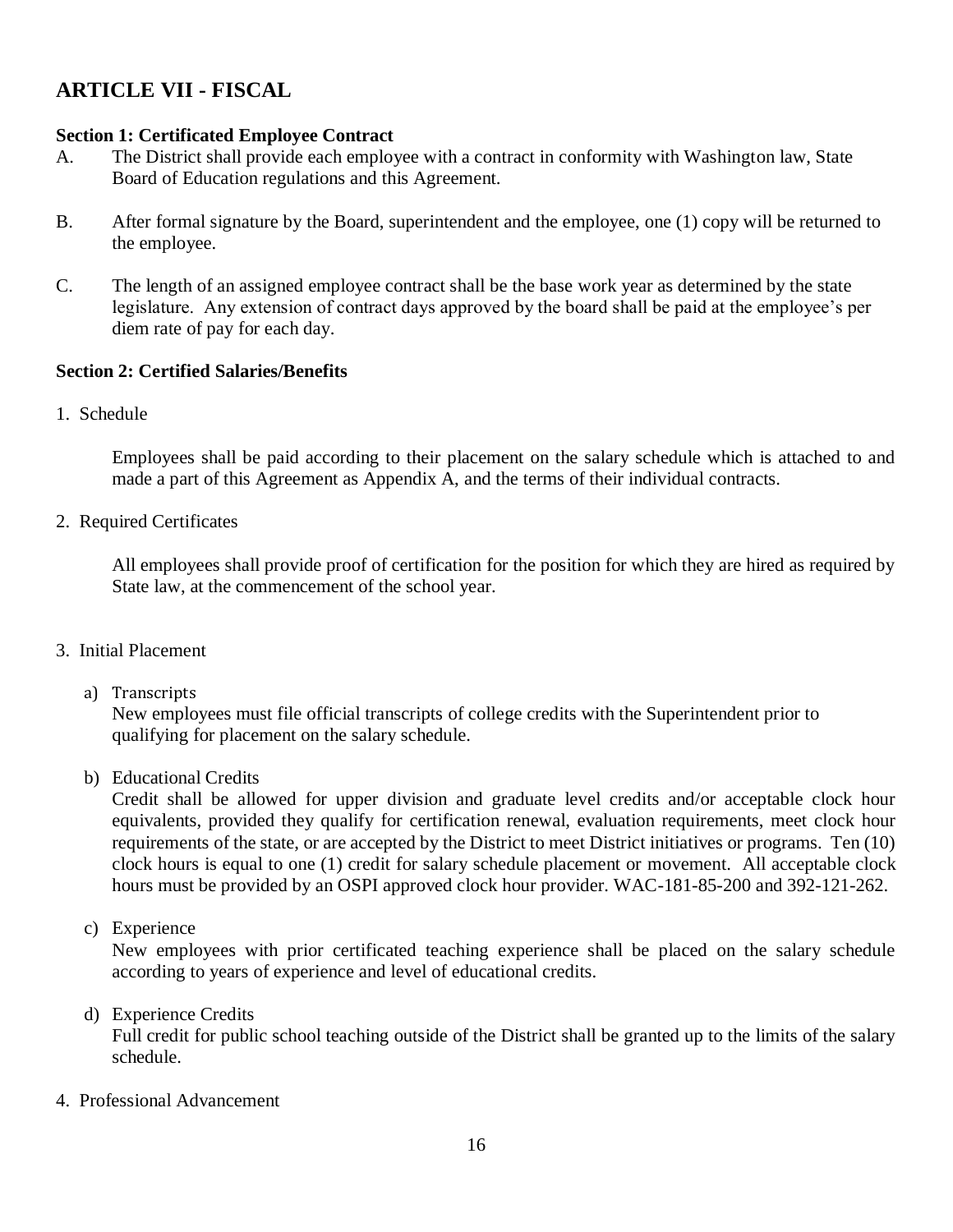a) Educational Credits

Employees shall advance (when educational credits/clock hours earned make them eligible) to the next higher vertical column(s), provided that the credits and/or acceptable clock hour equivalents meet the requirements set in 3b above.

b) Experience

Employees shall advance to the next higher horizontal row(s) for each year's teaching experience, as per the salary schedule. Only one year of teaching experience credit can be earned during a school year. Experience credit towards salary schedule advancement will be the cumulative sum of the years of experience. A partial year will be added as earned based on actual FTE (example, 0.6 years + 0.6 years =1.2 years or 1.0 years on the Salary Schedule.)

#### 5. Timeline

Classification on the salary schedule is for the full contract year. No change in classification shall be made for professional credits earned except as provided below:

#### **a) Salary Adjustments**

Salaries shall be adjusted as of the beginning of the contract year, for educational credits/clock hours earned prior to September 1, provided that a written/email notice is given to the Superintendent and Business Manager on or before September 1.

#### **b) Proof of Credits**

Proof of credits/clock hours earned shall be by official transcript/form as recognized by the state for proof of credits/clock hours. Official transcripts/forms must be received by September 15. WAC-181-85-200 and 392-121-262.

#### **c) Contracts**

Salary adjustments shall be reflected as adjustments on individual contracts.

#### **Section 3: Work Year**

A. The length of the employee work year shall be the base work year as determined by the State legislature including any state funded, required learning improvement days (LID). The Learning Improvement Day(s) will be utilized as determined by the administration and the Association.

B. Teachers will be provided at least 1 supplemental/per diem day prior to the beginning of the school year. The supplemental/per diem day will be paid on a timesheet basis and may be used at the employees discretion. This day can be used for, but is not limited to, physical classroom set up, student material preparation, organizing class schedules, lesson planning, curriculum mapping (for multiple subjects and or grade levels) and standards alignment. This supplemental day will be in addition to any inservice days requested by the district. Such requested district days will need to be contracted on a MOU **Section 4: Calendar**

The calendar for the current school year is attached as Appendix E. This calendar shall be developed each spring by the administration with input from the Association. The Superintendent shall present the recommendations to the Board for approval.

#### **Section 5. Employee Workday**

A. Non- Instructional Time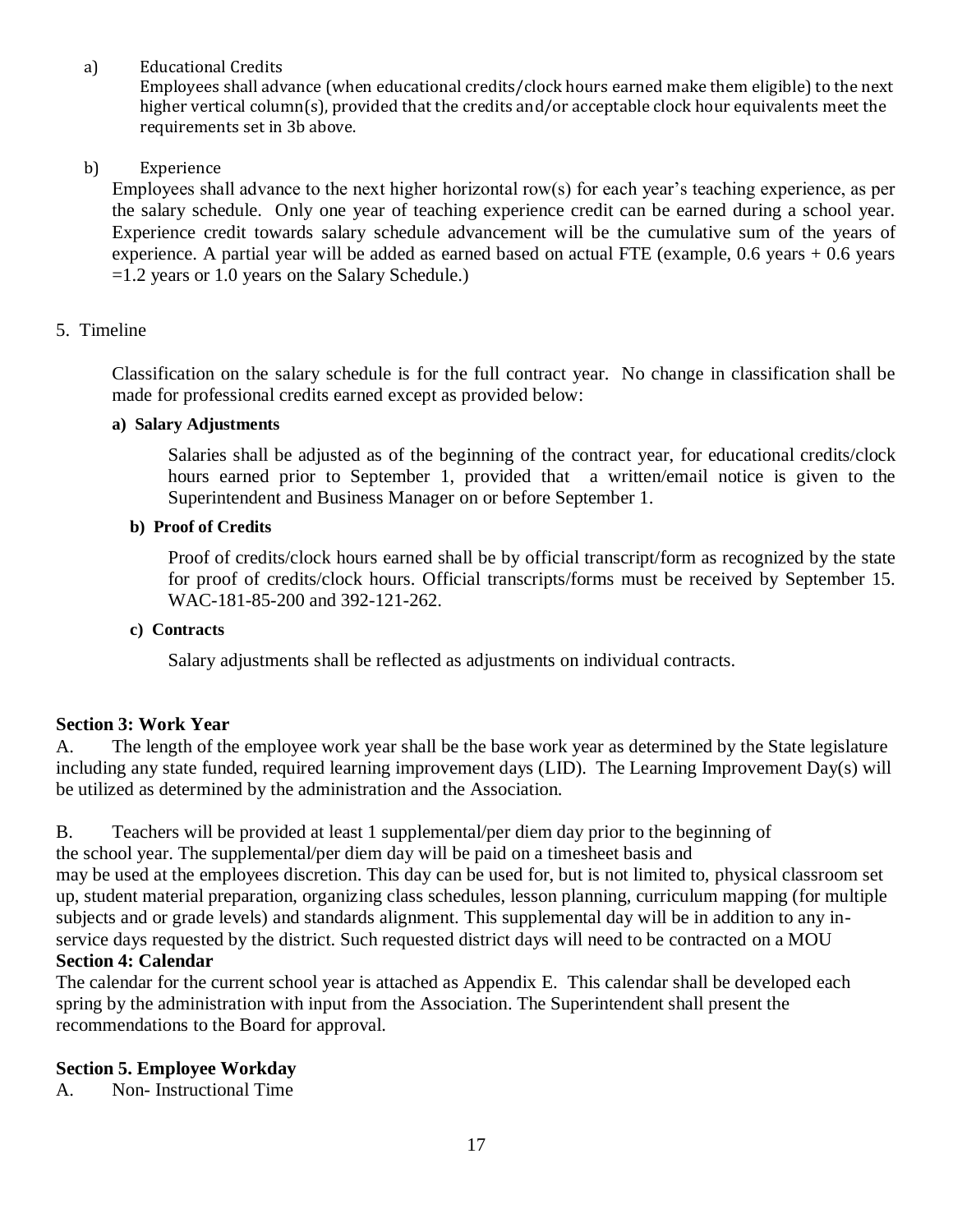Employees will be required to be in their area of work thirty (30) minutes prior, and thirty (30) minutes after the school session (8:00-8:30 A.M. and 3:15-3:45 P.M).

B. Teachers will be compensated for the time spent attending district or co-operative directed meetings outside of contracted time (8:00AM-3:45PM) by having the ability to leave early the equivalent amount of time on Fridays for full time employees and an alternate day for non-Friday employees where participation in other district directed meetings will not be impacted. Employees may use an alternate day when communicated to the principal at least two days prior to using the compensated leave.

1. This excludes book study meetings or any other meetings where participation is voluntary.

- C. Each employee shall be allowed a thirty (30) minute duty free lunch period each day.
- D. Preparation Period

Full-time (1.0 FTE) employees shall have one (1) preparation period during each school day.

1. When requested by the district, teachers will be compensated at their per diem rate for covering other classes during their prep period. They will be compensated for the whole period regardless of total minutes covering.

#### E. Part-time Certificated Employees

Employees who are hired to teach less than full time will be compensated for periods actually taught in the classroom plus the percentage of prep time equivalent to their FTE.

#### **Section 6: Travel**

Teachers authorized to use their private automobile to travel on school business shall be compensated at the IRS rate. All teachers who, by nature of their assignment must travel between schools, or are required to make home visitations, shall be reimbursed at the IRS rate or use a District vehicle if available. These teachers shall be expected to maintain a valid driver's license as a condition of employment.

#### **Section 7: Insurance/Benefits**

- A. The District shall provide the State funded insurance benefit allocation per month for each FTE employee.
- B. Part-time certified employees shall receive benefits in accordance with their hours employed.
- C. Employees may participate in tax sheltered annuity programs and salary insurance/short term disability insurance at their own expense.
- D. The District shall provide an IRS Section 125 Plan for use by individual employees.

#### **Section 8: Hold Harmless Clause**

A. Mandatory Insurance Protection for Employee- RCW 28A.400.370

Notwithstanding any other provision of law, after August 9, 1971 boards of directors of all school districts shall provide their employees with insurance protection covering those employees while engaged in the maintenance of order and discipline and the protection of school personnel and students and the property thereof when that is deemed necessary by such employees. Such insurance protection must include as a minimum, liability insurance covering injury to persons and property, and insurance protecting those employees from loss or damage of their personal property incurred while so engaged.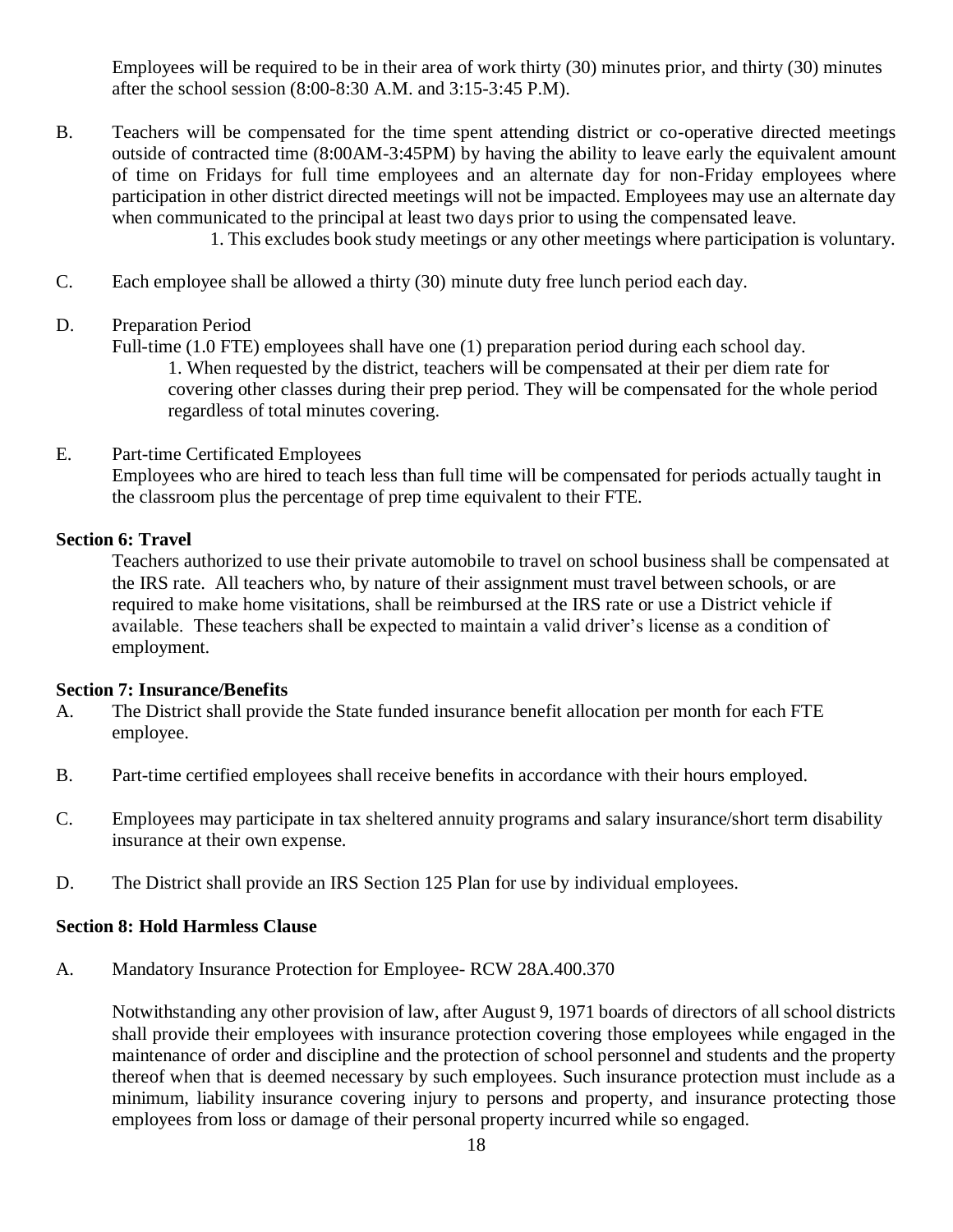B. Officers, employees or agents of school districts or educational service districts, insurance to protect and hold personally harmless. RCW 28A. 320. 060

Any school district board of directors and educational service district board are authorized to purchase insurance to protect and hold personally harmless any director, officer, employee or agent of the respective school district or educational service district from any action, claim or proceeding instituted against him or her arising out of the performance or failure of performance of duties for or employment with such institution and to hold him or her harmless from any expenses connected with the defense, settlement or monetary judgments from such actions,.

C. Liability Insurance for Officials and Employees RCW 28A. 400.360

The board of directors of each school district may purchase liability insurance with such limits as they may deem reasonable for the purpose of protecting their officials and employees against liability for personal or bodily injuries and property damage arising from their acts or omissions while performing or in good faith purporting to perform their official duties.

#### **Section 9: Professional Fund- Teacher Initiated**

The District shall provide a professional fund of \$400 to be available annually to each employee. Professional expenses may include:

- 1. Conference or workshop registration/materials/meals
- 2. Tuition
- 3. Professional Certification Programs
- 4. Compensation for time spent on comprehensive evaluation including but not limited to data gathering, evidence reporting, and observation meetings. This compensated time is limited to \$400 or the remaining balance after items 1-3 are used in this fund. A time log will be submitted to the principal at the time of the final summative evaluation conference for signature. The employee must submit the signed log to the business manager by June  $30<sup>th</sup>$  of the evaluated year.
	- a. Time Log is Appendix B of agreement.

If a conference or program takes staff out of the building on a school day, no more than 3 staff may be gone on any given day, as long as there are available substitutes. Staff attending workshops/conferences agree to return and share learning gained with other ESJ staff.

This fund shall not be used for District initiated professional development opportunities.

## **ARTICLE VIII - GRIEVANCE**

#### **Section 1: Definitions**

A. **Grievant** shall mean an employee or a group of employees and/or the **Association**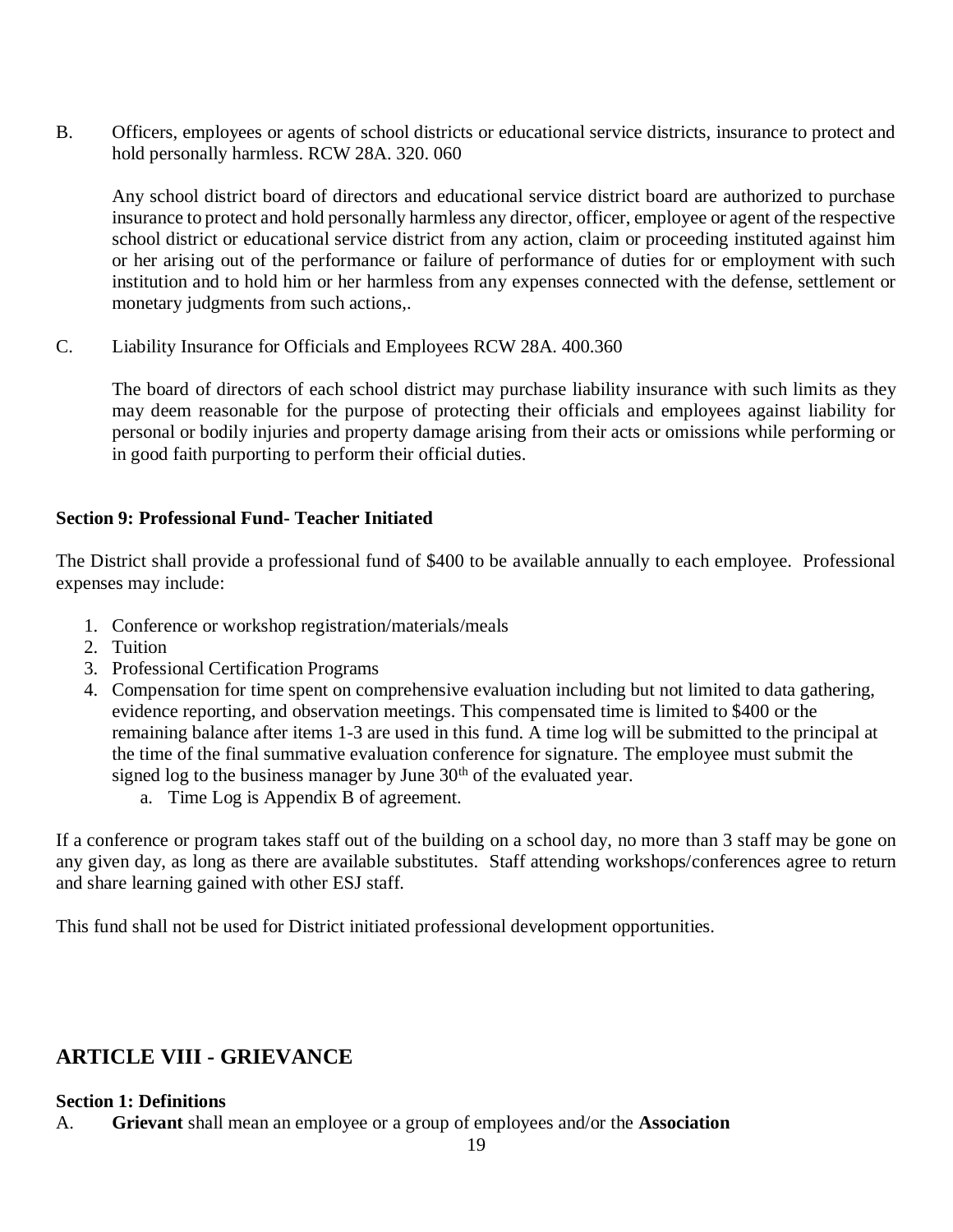- B. **Days** shall mean employee work days. When a grievance has not been resolved by the end of the school year, District business days excluding legal holidays are to be treated as working days for the purpose of completing the grievance procedure.
- C. **A Grievance** as used in the grievance procedure shall mean an alleged violation, misinterpretation, or misapplication of the Collective Bargaining Agreement.

The purpose of this grievance procedure is to provide for the orderly and expeditious adjustment of grievances of the employees of the District. The employee/District are encouraged to informally resolve any potential grievance prior to initiation of Step I of the Grievance process.

#### **Section 2: Procedure STEP I**

Within twenty (20) days following the time when the grievant has knowledge or reasonably could have had knowledge of the basis of a grievance, the grievant may invoke the formal grievance procedure and the grievance shall be delivered to the principal or appropriate supervisor. If the grievance involves more than one group of employees, it may be filed at Step II of the grievance process.

#### **STEP I REPLY**

Within five (5) school days of receipt of the written grievance, the principal or appropriate supervisor shall meet with the grievant in an effort to resolve the grievance. The principal or appropriate supervisor shall indicate the disposition of the grievance in writing within five (5) school days of such meeting and shall furnish a copy thereof to the Association.

If the Association is not satisfied with the disposition of the grievance, within five (5) school days after receipt of same, or if no disposition has been made within five (5) school days of such meeting or ten (10) days from date of filing, whichever shall be later, the grievance shall be transmitted to Step II.

#### **STEP II**

Within five (5) school days the Superintendent or designee shall meet with the Association on the grievance and shall indicate his/her disposition of the grievance in writing within five (5) school days of such meeting, and shall furnish a copy thereof to the Association.

In the event the Association is not satisfied with the disposition of the grievance at Step II within five (5) school days after receipt of same, or in the event that no disposition has been made within ten (10) school days after the grievance is transmitted to the Superintendent, the Association may through the Superintendent or the chairperson of the Board of Directors request a public or private meeting with the Board of Directors.

#### **STEP III**

The Board of Directors at their next regular meeting or no later than twenty-five (25) days after the receipt of the request shall confer with the representatives of the local Association to hear the grievance and to attempt to reach a satisfactory solution. The Board of Directors after discussing and deliberating the merits of the grievance shall give their decision to the Association at this meeting. The Board's decision may be delayed or deferred to a later date if requested by or agreed to by the Association.

#### **STEP IV**

If the Association is not satisfied with the disposition of the grievance by the Board within ten (10) school days after receipt of same, or if no disposition has been made within the period above provided, the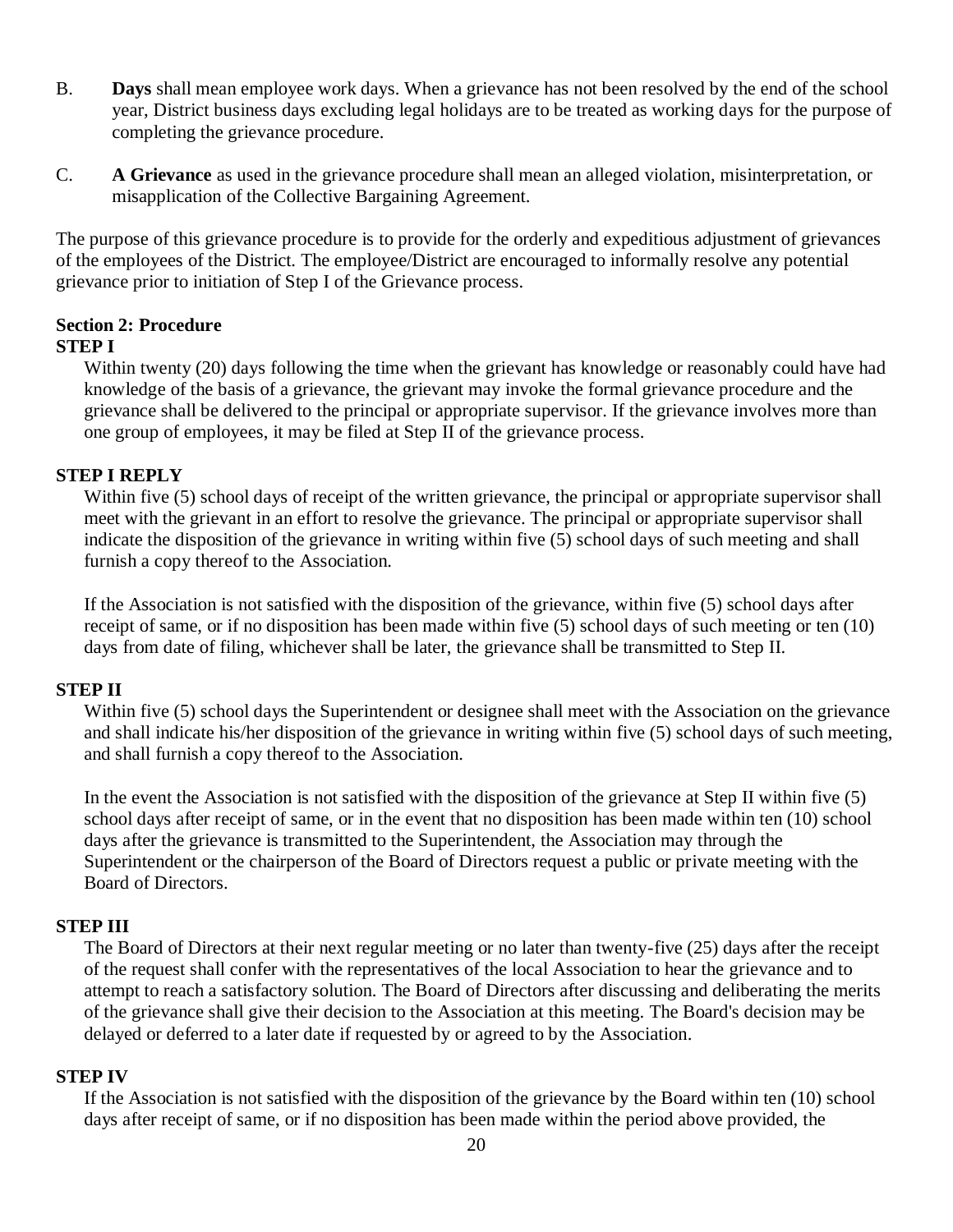grievance, at the option of the Association, may be submitted before an impartial arbitrator. The Association shall exercise its right of arbitration by giving the Superintendent written notice of its intention to arbitrate within twenty (20) school days of receipt of the written disposition of the Board.

The arbitrator shall be selected by the Federal Mediation Conciliation Services (FMCS) or the American Arbitration Association (AAA) in accordance with its rules, which shall likewise govern the arbitration proceeding, except as provided in "Jurisdiction of the Arbitrator". The Board and the Association shall not be permitted to assert in such arbitration proceeding any ground rule, except as provided in "Jurisdiction of the Arbitrator", or to rely on any evidence not previously disclosed to the other party. The decision of the arbitrator shall be final and binding upon both parties.

#### **Section 3: Arbitration Costs**

Each party shall bear its own costs of arbitration except that the fees and charges of the arbitrator, if any, shall be shared equally by the parties.

#### **Section 4: Jurisdiction of the Arbitrator**

The arbitrator shall have no power to alter, add to, or subtract from the terms of this Agreement. The arbitrator shall confine his inquiry and decision to the specific area of the Agreement as cited in the grievance form. The arbitrator's decision will be in writing and will set forth his findings of fact, reasoning and conclusions on the issues submitted. The arbitrator will be without power of authority to make any decision which requires the commission of an act prohibited by law, or which violates the terms of this Agreement. The decision of the arbitrator will be submitted to the Board and the Association and will be final and binding on both parties. Upon request of either party, the merits of a grievance and the substantive and procedural arbitrability issues arising in connection with that grievance may be consolidated for hearing before an arbitrator provided the arbitrator shall not resolve the question of arbitrability of a grievance prior to having heard the merits of the grievance.

#### **Section 5: Time Limits**

The time limits provided in this Article shall be strictly observed unless extended by written agreement of the parties. In the event a grievance is filed after May 15, the Board shall use its best efforts to process such grievance prior to the end of the school term or as soon thereafter as possible.

Failure of the Association to proceed with its grievance within the timelines hereinbefore provided shall result in the dismissal of the grievance. Failure of the Board or its representatives to take the required action within the timelines provided shall entitle the Association to proceed to the next step on the grievance procedure.

#### **Section 6: Resolving a Grievance**

A grievance shall be declared resolved if:

- 1. The employee and the immediate supervisor reach mutual agreement;
- 2. The District grants the stated relief sought; or
- 3. the grievant and the District (or its designee) reach a written mutual agreement; or
- 4. the grievant withdraws the grievance.

#### **Section 7: Grievance File**

Grievance records upon resolution shall be kept in a separate, central grievance file and are not be part of an employee's personnel or working file.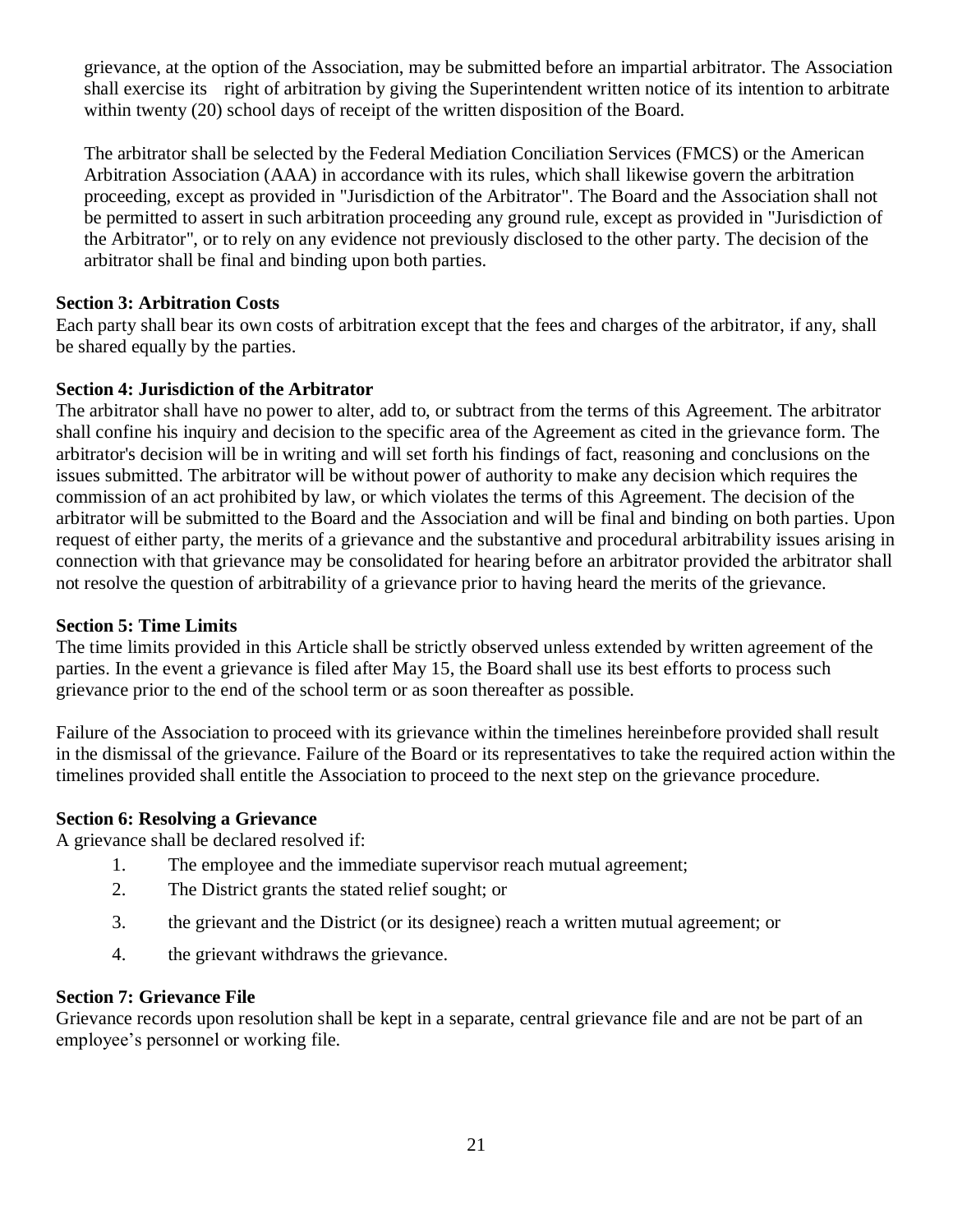#### **Section 8: Grievance and Arbitration Hearings**

All hearings or conferences pursuant to this grievance procedure shall be scheduled at a time and place which will afford a reasonable opportunity for all parties entitled to attend to be present, including any and all witnesses.

Any employee who is the grievant or who is necessary as a witness shall be released for attendance at any arbitration proceeding with pay and benefits. Arbitration proceedings shall be scheduled at mutually agreeable times and witnesses shall be released as necessary to conduct an orderly proceeding and maintain the educational program.

#### **SECTION 9: Complaints**

If an individual employee has a personal complaint to which he/she desires to discuss with the supervisor, he/she is free to do so without recourse to the grievance procedure. However, no complaint shall be adjusted without prior notification to the Association and opportunity for an Association representative to be present, nor shall any such adjustment of the complaint be inconsistent with the terms of this Agreement. In the administration of the grievance procedure, the interest of the employee shall be the sole responsibility of the Association. Complaints not involving the Collective Bargaining Agreement may be processed by the Association through Steps I, II, and III but not to arbitration.

#### **SECTION 10: Continuity of Grievance**

Notwithstanding the expiration of this Agreement, any claim or grievance arising hereunder may be processed through the grievance procedure until resolution.

#### **SECTION 11: Election of Remedies**

- A. If a legal remedy exists to resolve a contract dispute, the employee must select either the legal remedy, or arbitration, but in no case will be allowed to pursue both.
- B. If an employee is discharged or non-renewed and requests a hearing, then the District, the employee or the Association may elect to resolve the dispute through arbitration as opposed to the hearing process in RCW 28A.405.250
- C. This Section, Election of Remedies, may also be chosen in other areas of dispute particularly Article III, Section 1: Employee Rights.

#### **Section 12: No Reprisals**

No reprisal of any kind shall be taken by the District against any employee because of his participation in any grievance.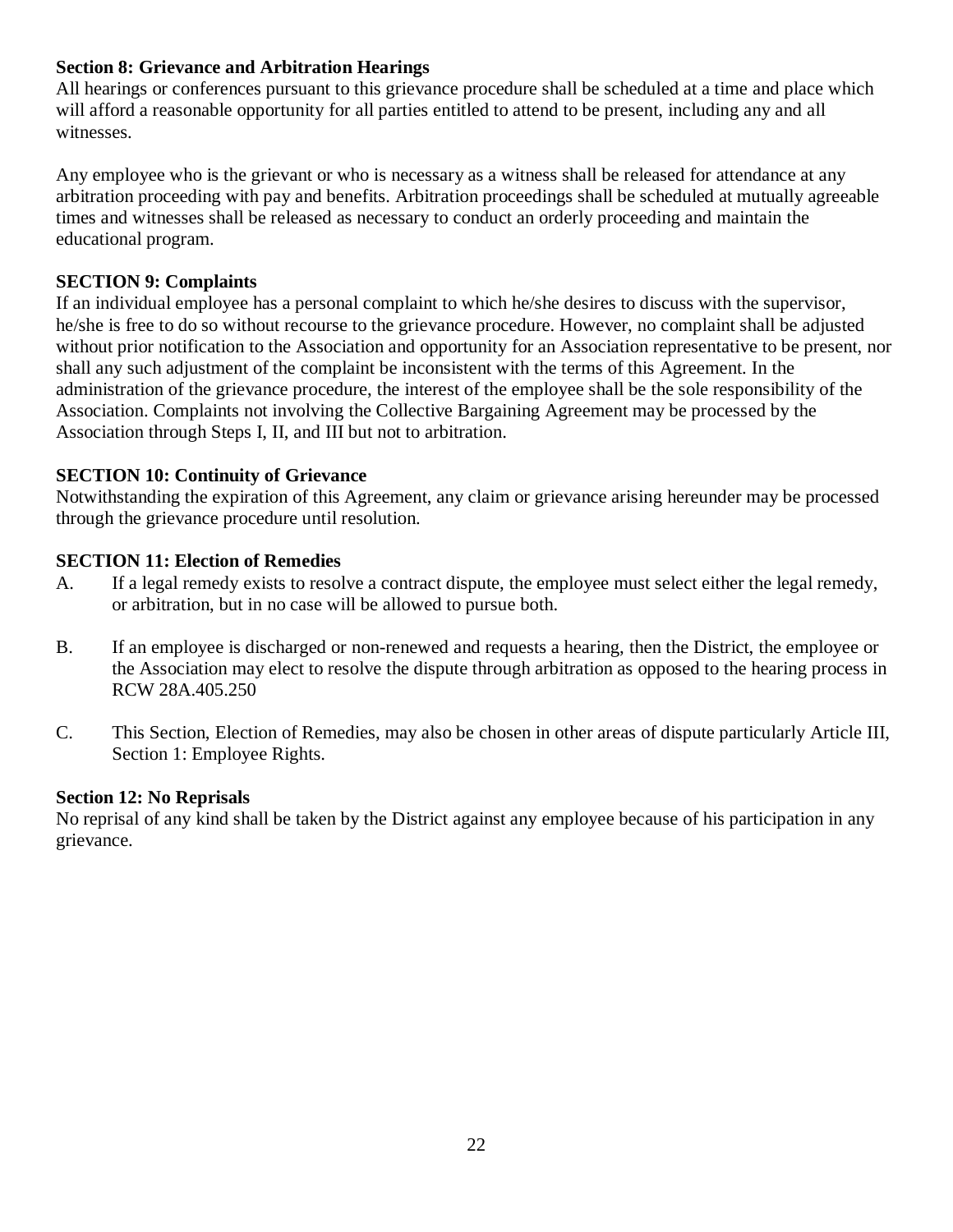## **ARTICLE IX - DURATION**

This agreement shall remain in full force and effect from September 1, 2018 until August 31, 2021. The Association shall notify the District in writing no later than May 1 of its intent to negotiate a successor agreement at the end of the final year of this agreement.

Annual contract reopeners shall be:

1.

- 2. \_\_\_\_\_\_\_\_\_\_\_\_\_\_\_\_\_\_\_\_\_ 3. Salary, Benefits and Legislative Impact
- 4. One re-opener per party

For the Association For the District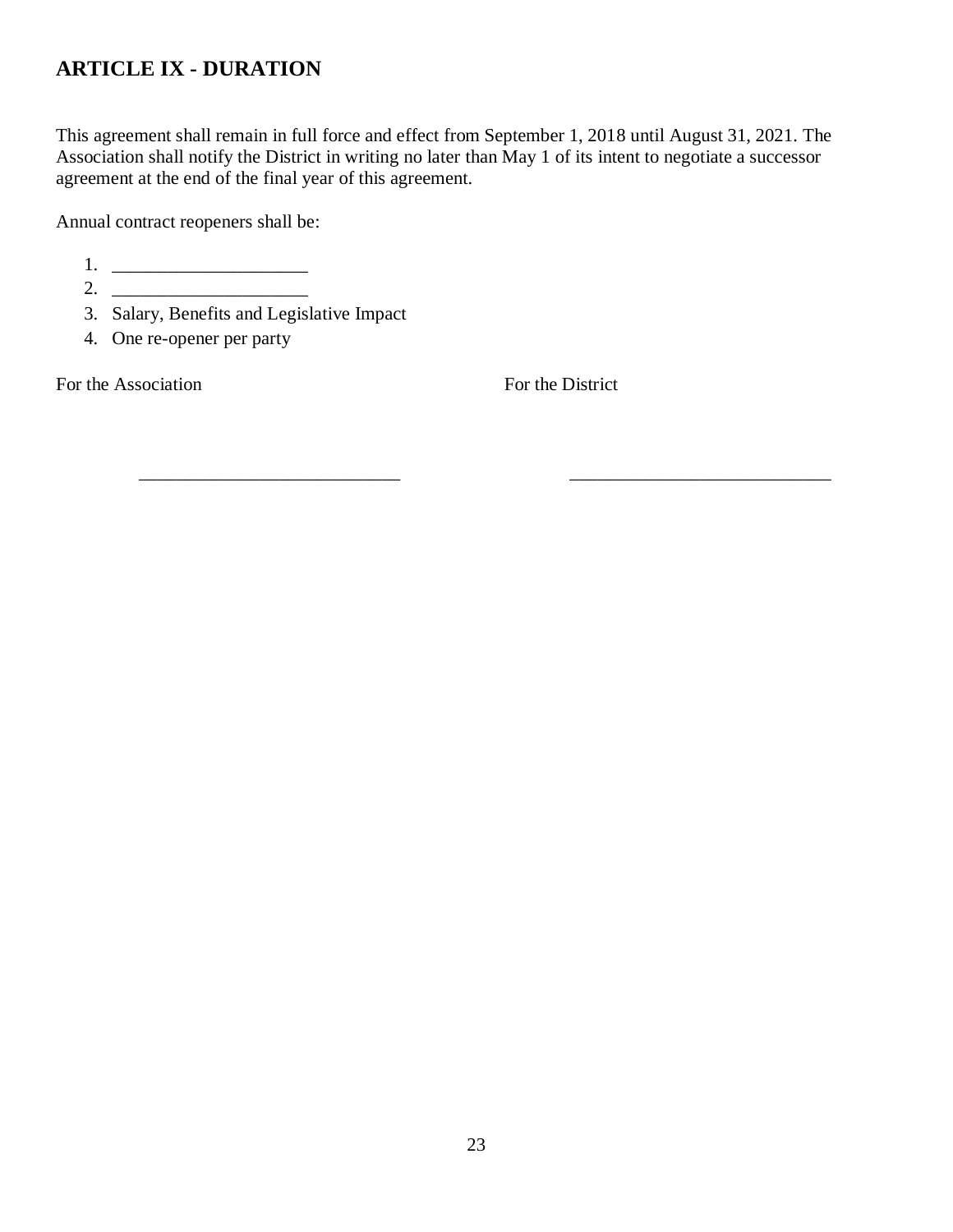## **Memorandum of Understanding Between the Endicott Teachers' Association and the Endicott School District.**

## TPEP EVALUATION

The parties agree to the following changes to the language in Article IV, Evaluation and Probation. This memorandum of understanding will be in effective from the date of its signature until August 2017.

The language outlined in Article VIII will replace all current contract language in Article VIII (for employees on the TPEP evaluation) of the collective bargaining agreement dated September 1, 2014 – August 31, 2017

#### **ARTICLE VIII EVALUATION AND PROBATION**

#### **Section 1 Employee Evaluation – Purpose**

 The parties agree that the following evaluation system for all employees in the bargaining unit is to be implemented in a manner consistent with good faith and mutual respect, and, as defined in WAC 392-191A-050:

1. To acknowledge the critical importance of teacher quality in impacting student growth and support professional learning as the underpinning of the new evaluation system.

2. To identify, in consultation with classroom teachers, particular areas in which their professional performance is distinguished, proficient, basic or unsatisfactory, and particular areas in which the classroom teacher, needs to improve his/her performance.

3. To assist classroom teachers who have identified areas needing improvement, in making those improvements.

#### **Section 2 Qualifications Of Evaluators**

The term "**Evaluator**" shall mean the building principal of the employee being evaluated, provided that assistant principals may serve under the direction of the building principal as evaluator. In the event the employee being evaluated does not work under the direct supervision of a building principal, a certificated administrator as designated by the Superintendent shall serve as evaluator. Such administrator shall be made known to the employee as his/her evaluator within ten (10) working days of the beginning of the school year.

Principals and administrators who have evaluation responsibilities will engage in professional development designed to implement the evaluation system and maximize rater agreement. RCW 28A.405.120.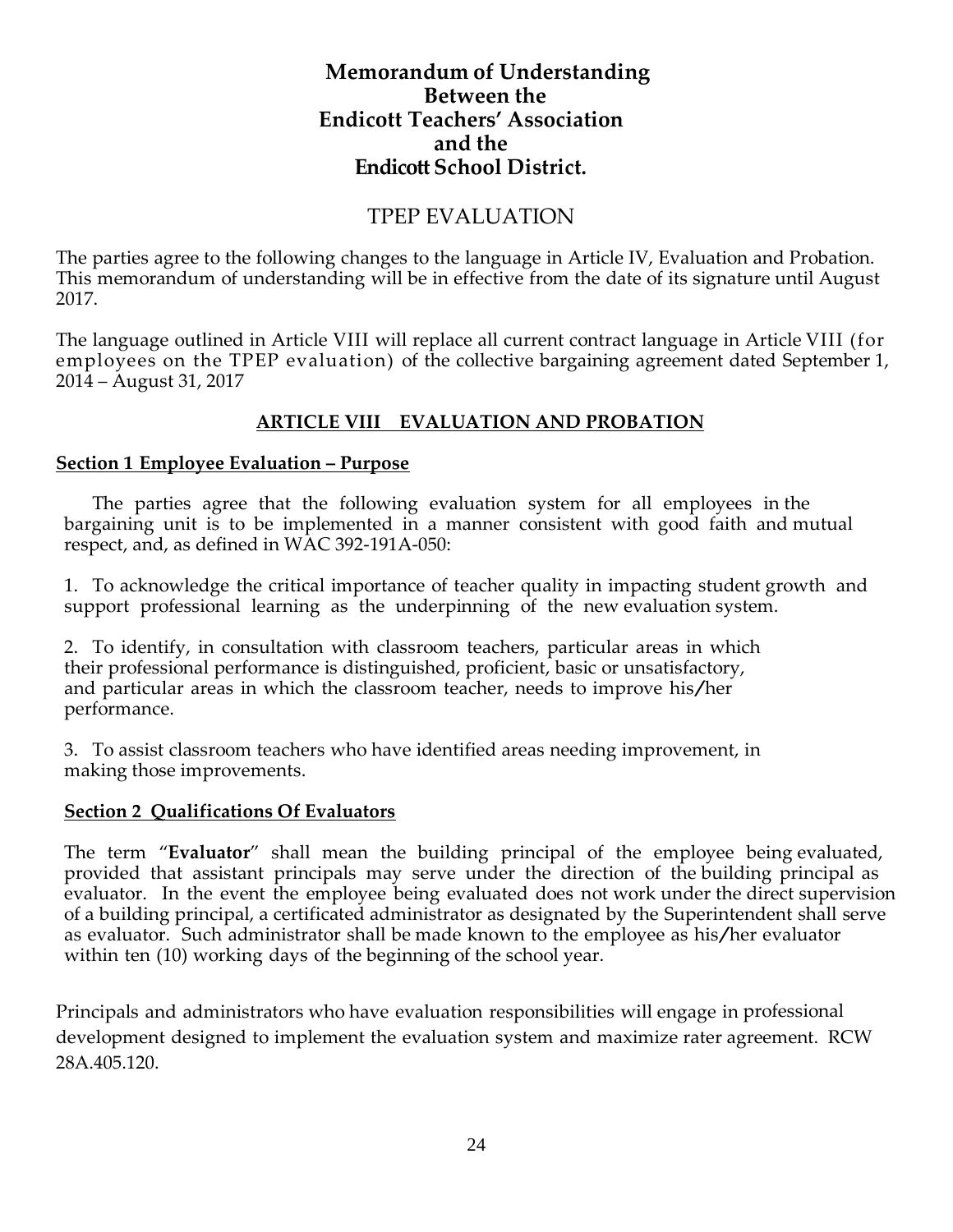#### **Section 3 Definitions**

1. The term **"Artifacts"** shall mean anything in physical or virtual form that provides data. Artifacts could include notes from observed practice and products or results of a classroom teacher's work that demonstrates knowledge and skills of the educator with respect to the four-level rating system.

2. The term **"Evidence"** shall mean any artifact used as part of the evaluation.

3**.** The term **"Classroom Teacher "** shall mean certificated staff with an assigned group of students for whom they provide academically focused instruction and/or grades. The term "classroom teachers" does not include Educational Staff Associates (e.g. Speech Language Pathologists, OT, PT, Nurses, Psychologists), Counselors, librarians, instructional coaches, and other bargaining unit members who do not meet this definition. Those bargaining unit members who do not meet this definition will remain under the previous evaluation system, as defined in this Agreement.

4. The term **"Component"** shall mean the sub-section of each criterion.

5. The term **"Instructional Framework"** means one of the approved instructional frameworks adopted by the superintendent of public instruction to support the four-level rating system pursuant to RCW 28A.405.100. The En dic ott School District board of directors has adopted the Marzano Teacher Evaluation Model. The parties will incorporate the Marzano Teacher Evaluation Model Rubrics by State Criteria with Scales and Possible Evidence as the basis of the evaluation process.

6. The term "**Evaluation**" shall mean the ongoing process of identifying, gathering and using information to improve professional performance, and assess total job effectiveness.

7. The term "**Evaluation Criteria**" shall mean the minimum eight (8) evaluation criteria for classroom teachers specified in WAC 392-191-006.

8. The term "**Evaluation Report**" shall mean that document which becomes a part of the employee's personnel file.

9. The term **"Not Satisfactory"** shall mean:

(1) **Provisional Teachers and Teachers with five (5) years or less teaching experience** in the State of Washington:

\*Receiving a summative score of one (1) is not satisfactory performance

(2) Continuing Contract Teachers with more than five (5) years experience in the State of Washington:

\*Receiving a summative score of Unsatisfactory (one (1)) considered satisfactory performance

\*Receiving a summative score of Basic two (2), for two years in a row or two years within a consecutive three-year period, considered satisfactory performance.

10. The term "Observation" shall mean the gathering of evidence made through classroom or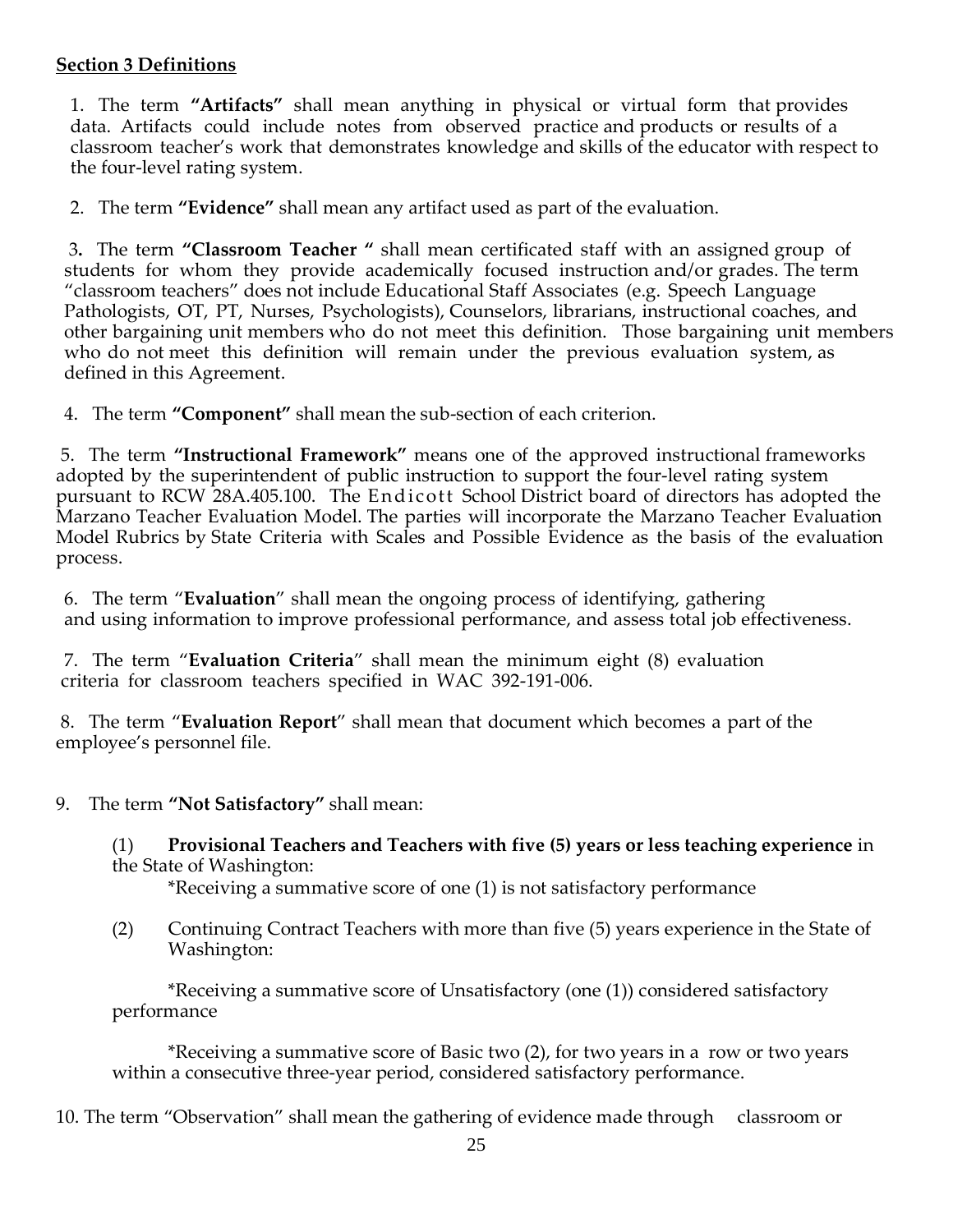worksite visits for the purpose of viewing instruction and examining evidence over time based on the district adopted teacher evaluation model.

11. The term "**Informal Observation**" shall mean a documented observation that is not required to be pre-scheduled.

12. The term **"Rubrics"** shall mean the descriptions of practice used to capture evidence and data and classify teaching and student growth using the evaluation criteria and the four-level rating system.

13. The term **"Scoring Band"** shall mean the State adopted range of scores used to determine the final comprehensive evaluation summative score for a certificated classroom teacher.

| Level 1 | Unsatisfactory | $=$ | $8 - 14$  |
|---------|----------------|-----|-----------|
| Level 2 | Basic          | $=$ | $15 - 21$ |
| Level 3 | Proficient     | $=$ | $22 - 28$ |
| Level 4 | Distinguished  | $=$ | $29 - 32$ |

Component scores within a criterion will be averaged and rounded to reach a final criterion score.

14. The term "**Student Growth**" shall mean the growth in subject-matter knowledge, understandings, and/or skill between two points in time, in context of meeting standards/course requirements.

15. The term **"Student Growth Data"** shall mean data that is relevant to the teacher process and be based on multiple measures that can include classroom-based, school-based, district-based, and state-based tools. Student growth data may include the teacher's performance as a member of a district, cooperate, or county PLC.

16. The term "**Summative Performance Ratings**" shall mean the four performance levels applied using the four-level rating system: Level  $1 =$  Unsatisfactory, Level  $2 =$  Basic, Level  $3 =$  Proficient, and Level  $4 =$  Distinguished.

#### **Section 4 Evaluation Process**

#### **1. Notification**

Within the first ten (10) days of each school year, or, in the case of new employees hired after the beginning of the school year, within ten (10) days of hire, the teacher will be notified whether the teacher will be evaluated using a comprehensive or focused evaluation form. Where appropriate, evaluators may use group meetings for this purpose.

#### **2. Teacher Self-Assessment**

All teachers will complete either a self-assessment on all eight (8) criteria and the components therein or use the results of their prior year's comprehensive evaluation in lieu of a selfassessment, prior to setting professional goals.

No classroom teacher will be required to share the Self-Assessment form with his/her evaluator.

#### **Section 5 Comprehensive Evaluation Option**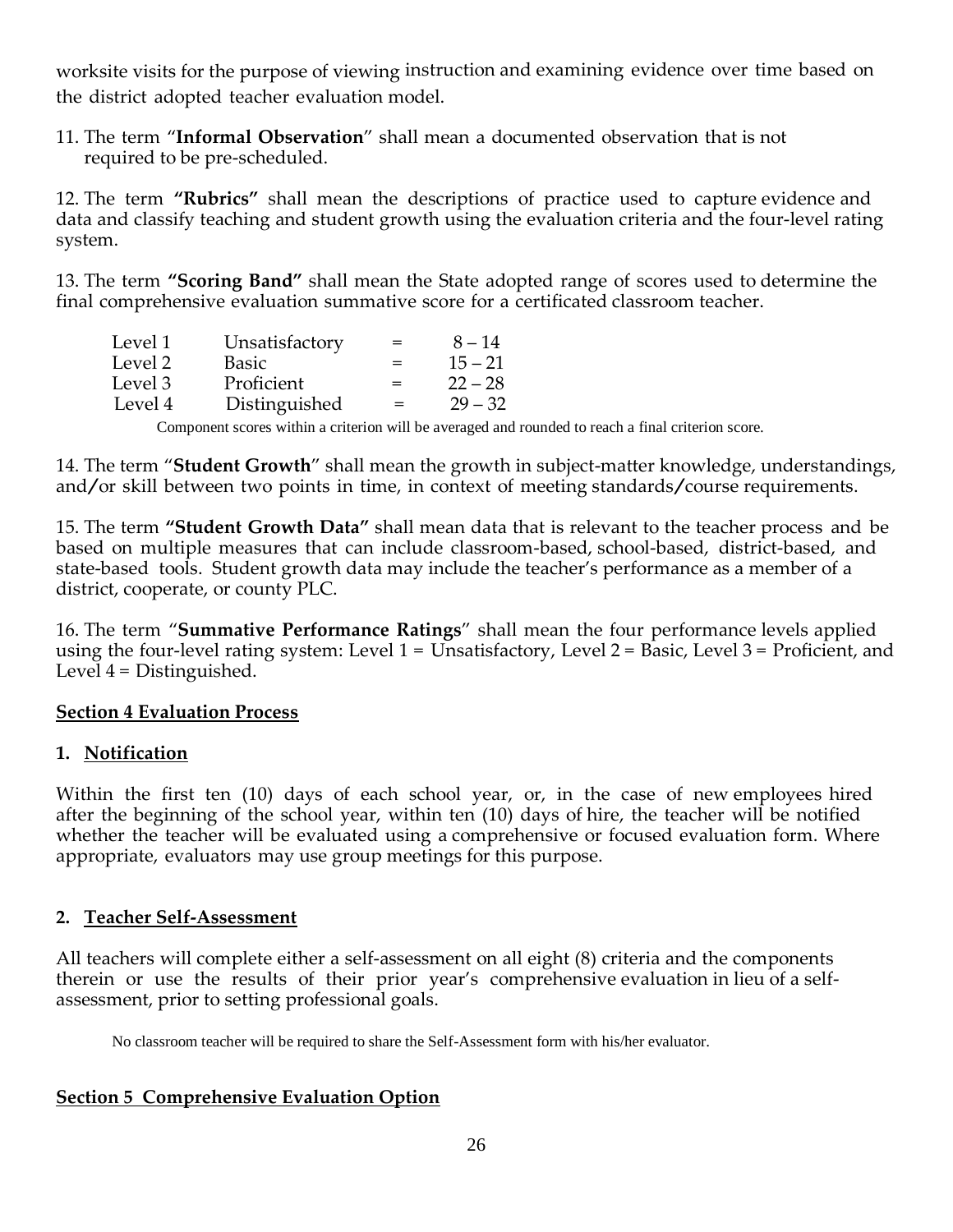A comprehensive evaluation will be required for all teachers who are provisional employees or who have received a level 1 or level 2 rating in the previous year. All continuing classroom teachers will be required to complete a comprehensive evaluation once every four years.

#### **1. Professional Goals – Comprehensive Evaluation**

Teachers on a comprehensive evaluation will develop professional goals and timelines, will monitor his or her progress, and will make adaptations as needed. The plan will be guided by the self-assessment or the prior year's comprehensive evaluation and must include one (1) or two (2) instructional goals. The evaluator and employee shall mutually agree on the employee's professional growth and development plan and goals for the year.

#### **2. Pre-Observation Conference – Formal Observation**

A pre-observation conference may be held prior to a formal observation or series of observations. A conference shall take place if either party requests it. The purpose of the pre-observation conference is to discuss the employee's goals establish a date for the formal observation(s), and to discuss such matters as the professional activities to be observed, their content, objectives, strategies, and possible observable evidence to meet the scoring criteria.

#### **3. Formal Observations**

a. The first of at least two (2) pre-arranged formal observations for each employee shall be conducted within the first ninety (90) calendar days for provisional employees or by February  $1<sup>st</sup>$ for non-provisional employees on comprehensive evaluation. The total annual observation time cannot be less than sixty (60) minutes.

b. Employees in the third year of provisional status must be observed for an additional thirty (30) minutes, for a total observation time for the school year of no less than ninety (90) minutes.

c. If mutually agreed upon, the second thirty (30) minutes of required observation may be broken into smaller time increments. Only one pre- observation conference will be required for that series of observations.

d. The evaluator will provide a written summary and provide a copy to the employee within three (3) days following the completion of said summary.

e. The teacher may provide additional evidence to aid in the assessment of the teacher's professional performance against the instructional framework rubric, especially for those criteria not observed in the classroom. The evidence provided by the teacher shall be incorporated on the negotiated form prior to the post-observation conference and be used to determine the final evaluation score.

f. The final formal observation shall occur prior to May  $1<sup>st</sup>$ .

#### **4. Post-Observation Conference – Formal Observation**

The purpose of the post-observation conference is to review the evaluator's and teacher's evidence related to the criteria during the observation and to discuss the teacher's performance.

A post-observation conference shall be held following a formal observation or series of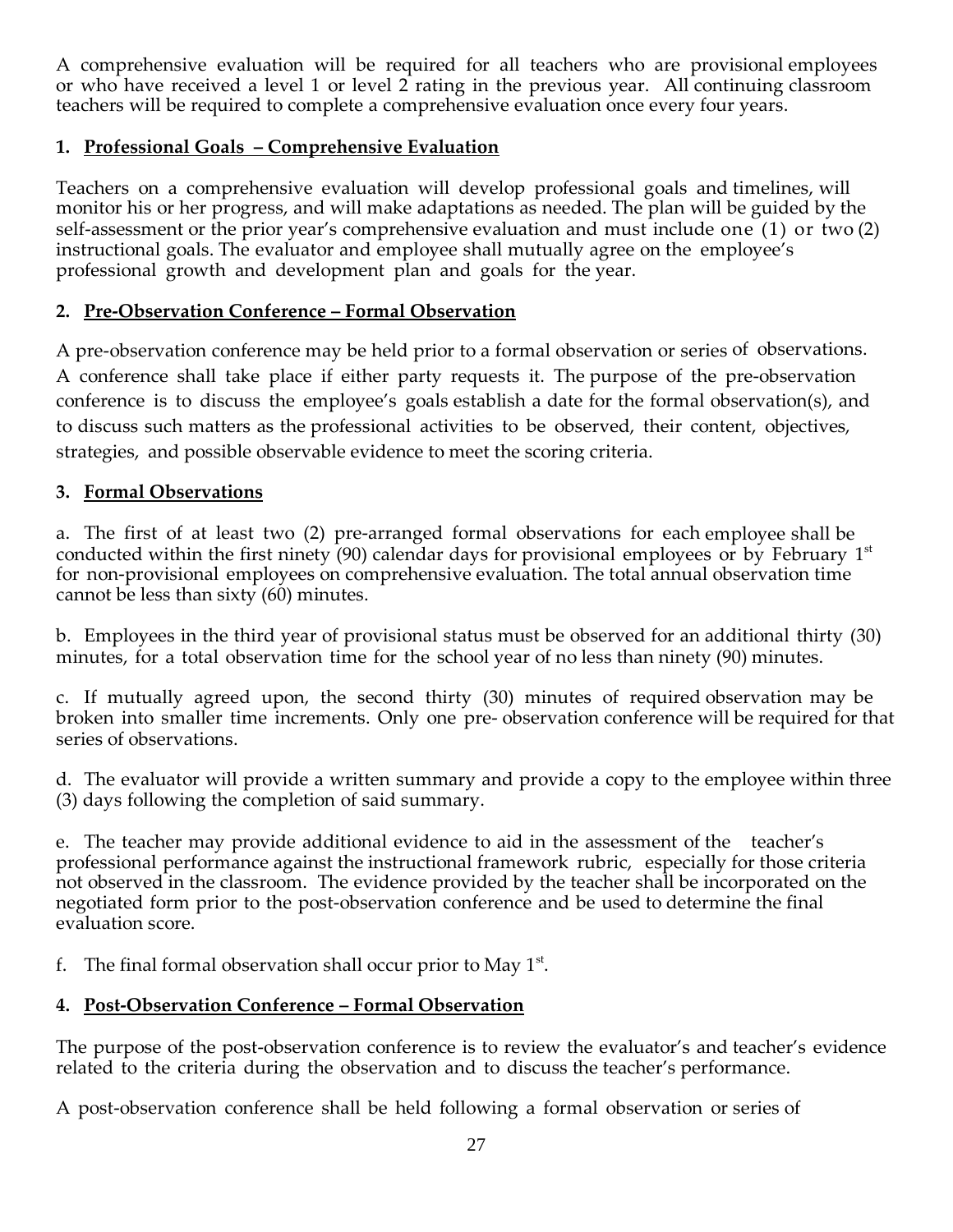observations. If the teacher and evaluator have mutually agreed to break the remaining thirty (30) minutes of observation into shorter time increments, only one post-observation conference will be required for that series of observations.

If there is an area of concern, the evaluator will identify specific concerns for the applicable criteria and provide specific observable solutions to remedy the concern in writing. The teacher has the opportunity to attach written comments to the observation notes.

#### **5. Informal Observations**

a. An informal observation is a documented observation that is not required to be pre-scheduled. Additional informal observations may be necessary to collect additional evidence.

b. Informal observations do not have to be in the classroom. PLC meetings may be used for Informal Observations.

c. If the evidence is to be used in the evaluation process, the teacher will be notified in writing.

#### **6. Final Summative Evaluation Conference – Comprehensive Evaluation**

a. Prior to June 1<sup>st</sup> the evaluator and teacher shall meet to discuss the teacher's final summative score.

b. Any student growth evidence must be submitted to the evaluator prior to the final evaluation. Any other evidence must be submitted to the evaluator by May  $1<sup>st</sup>$ , unless the evaluator and teacher mutually agree to a later date.

c. All evidence, measures and observations used in developing the final summative evaluation score must be a product of the school year in which the evaluation is conducted.

d. The teacher will sign two (2) copies of the Final Summative Evaluation Report. The signature of the teacher does not, however, necessarily imply that the employee agrees with its contents. The teacher may attach any written comments to observations and to the final annual evaluation report as well.

#### **7. Comprehensive Evaluation Summative Score**

A classroom teacher shall receive a summative performance rating for each of the eight (8) state evaluation criteria. Each teacher's criterion scores are established using at least 50% of the components, with at least one elemental score for that component, from each criterion and 100% of the student growth components. The Summative Criteria Score is the sum of the eight criterion scores and is rated based on the summative scoring band, as follows:

| Unsatisfactory | $=$ | $8 - 14$  |
|----------------|-----|-----------|
| Basic          | $=$ | $15 - 21$ |
| Proficient     | $=$ | $22 - 28$ |
| Distinguished  | $=$ | $29 - 32$ |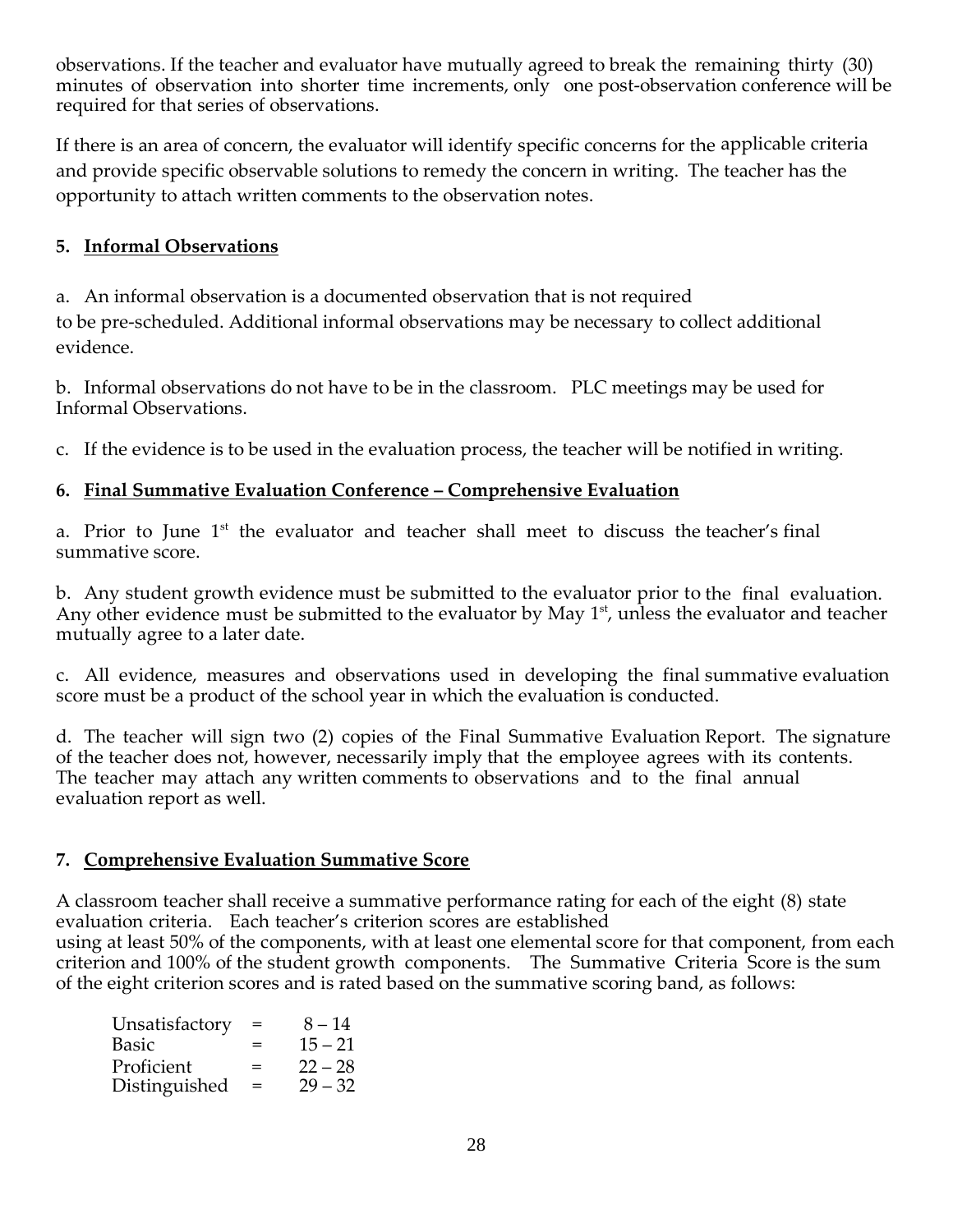#### **8. Student Growth Impact Rating**

Embedded in the instructional framework are five (5) components designated as student growth components. These components are embedded in criteria as SG 3.1, SG 3.2, SG 6.1, SG 6.2, and SG 8.1. Evaluators add up the raw score on these components and the employee is given a score of low, average, or high based on the scores below.

Upon completion of the overall summative scoring process, the evaluator will combine only the student growth rubric scores to assess the classroom teacher's student growth impact rating.

The following scoring band will be used to determine the student growth impact rating.

| $5 - 12$ | $13 - 17$ | $18 - 20$ |
|----------|-----------|-----------|
| Low      | Average   | High      |

#### **9. Impact of Low Student Growth Score**

A student growth score of "1" in any of the student growth rubrics (SG3.1, SG3.2, SG6.1, SG6.2. SG8.1) will result in an overall low student growth impact rating.

A classroom teacher with a preliminary rating of distinguished and with a low student growth rating will not receive an overall rating of higher than Proficient.

Classroom teachers with a low student growth rating will engage, with their evaluator, in a student growth inquiry.

#### **10. Student Growth Inquiry**

Within two months of the certificated classroom teacher receiving the low student growth score or at the beginning of the following school year, whichever is later, the evaluator will initiate the following steps.

The evaluator will examine additional student growth data in conjunction with the other student growth evidence previously provided.

If the examination still results in a low student growth score, the evaluator will examine extenuating circumstances, which may include one or more of the following: goal setting process, content and expectations, student attendance, and/or extent to which standards, curricula, and assessments are aligned.

If after the above two examinations, the classroom teacher still has a low student growth rating, the evaluator will create and implement a professional development plan to address student growth areas, a copy of which will be given to the teacher. This plan may include monthly conferences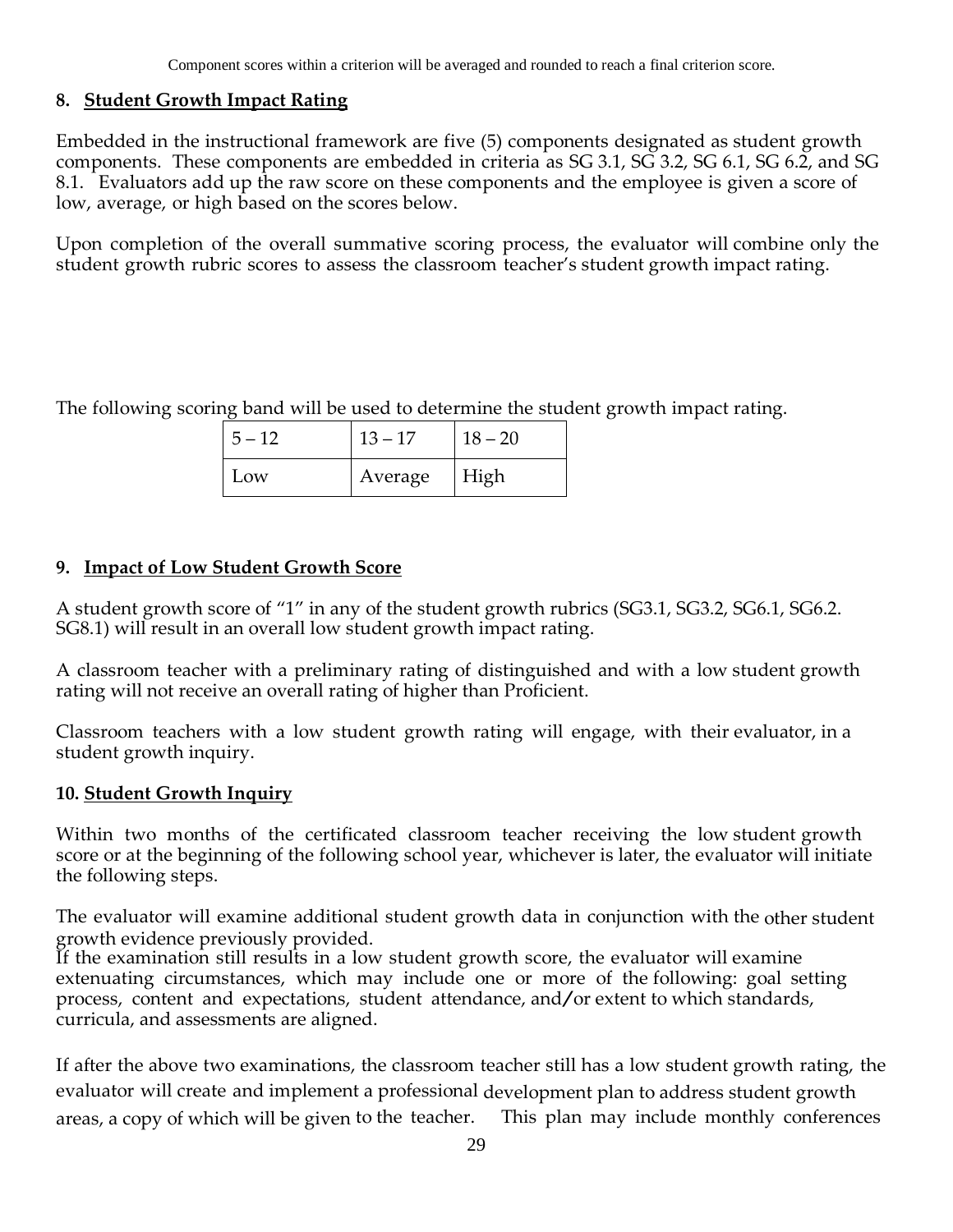focused on improving student growth to include one or more of the following topics: student growth goal revision, refinement and progress, and/or best practices related to student growth data collection and interpretation.

#### **Section 6 Focused Evaluation Process**

If a non-provisional teacher has scored at Proficient or higher the previous year, they may choose to be evaluated using the Focused Evaluation. The teacher may remain on the Focused Evaluation for three (3) years before returning to the Comprehensive Evaluation.

Teachers on a focused evaluation may select from any of the eight (8) state criteria unless:

A. The teacher received less than a proficient rating on criteria 1, 2, or 5 on the previous year's evaluation, or

B. The teacher has not yet been evaluated on the comprehensive form.

If a teacher fits the description in A or B above, the focused evaluation will be on a selected criterion from Domain 1 to be approved by the teacher's evaluator. The criterion may have been identified in the self-assessment or a previous comprehensive evaluation as benefiting from additional attention.

Teachers on a focused evaluation will develop written professional goals and timelines, and will monitor his or her progress, and make adaptations as needed. The plan will be guided by the selfassessment or the prior year's comprehensive evaluation, and must include a total of two (2) goals, one (1) of which must focus on the criterion that is being evaluated. The second goal must be a student growth goal focusing on SG.3.1 or SG.6.1. If criterion 3 or 6 is selected for evaluation, the student growth goal from the selected criterion must be used. The evaluator and employee shall mutually agree on the employee's professional goals for the year.

The teacher or the evaluator can initiate a move from the Focused to the Comprehensive Evaluation. A decision to move a teacher from a Focused to a Comprehensive Evaluation must occur prior to February  $1<sup>st</sup>$  A change to comprehensive evaluation must be preceded by at least one (1) meeting to discuss the need to change, an opportunity for response and the decision.

#### **1. Observation**

Classroom teachers will be observed for the purposes of focused evaluation at least twice each school year in the performance of their assigned duties.

The total observation time for the school year will be no less than sixty (60) minutes for classroom teachers on the focused evaluation option.

One of the required observations will be a formal observation, including a pre and post conference.

The second required observation may be an informal observation as outlined in the Comprehensive Evaluation Process listed above in section 4.E., number 5.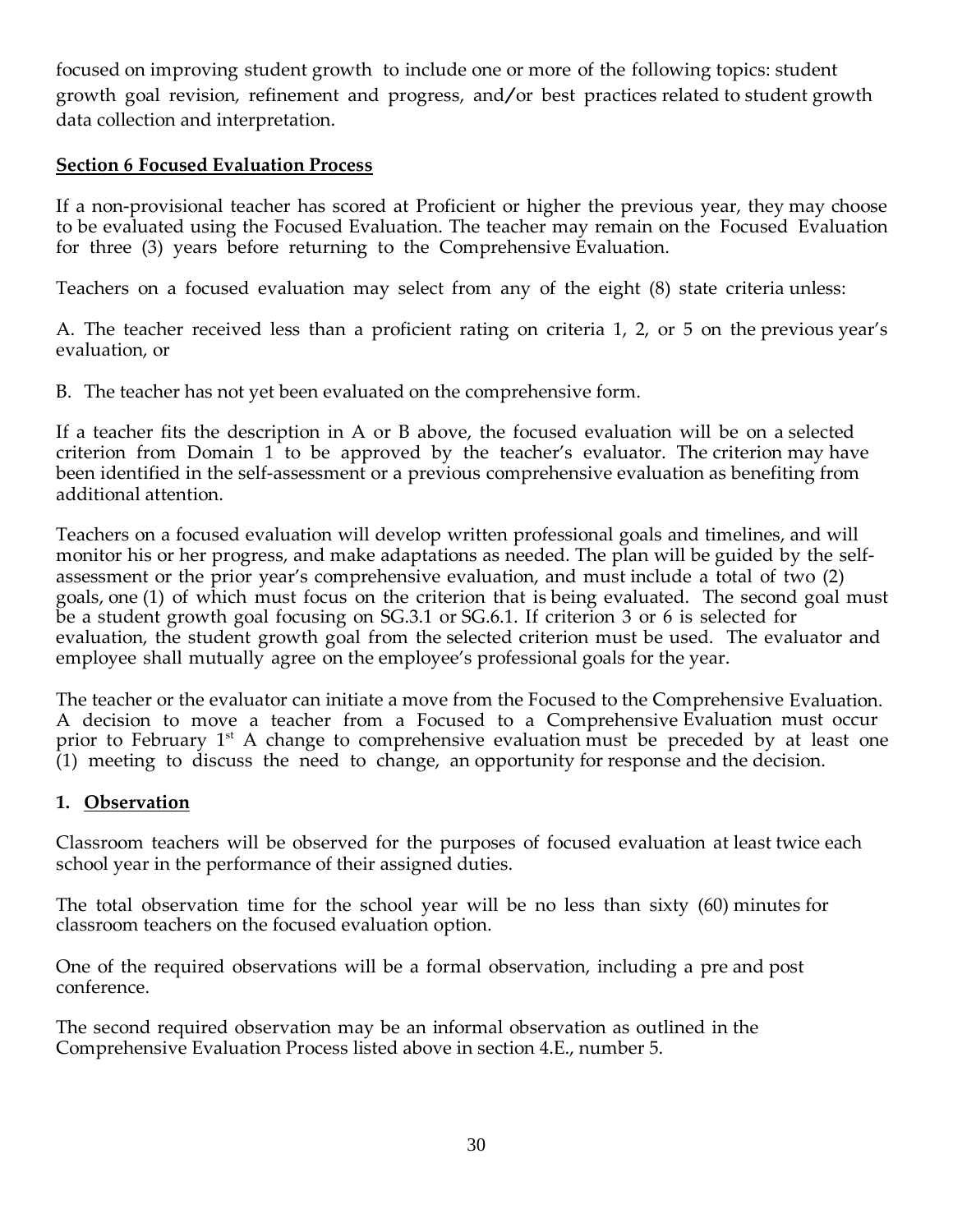### **2. Final Summative Score- Focused Evaluation**

| Criteria       | <b>Required Components</b> | <b>Required Student</b> |          | <b>Total Required</b> |           | The following          |  |  |
|----------------|----------------------------|-------------------------|----------|-----------------------|-----------|------------------------|--|--|
|                |                            | Growth                  |          | Components            |           | scoring band           |  |  |
|                | 4                          |                         |          |                       |           | will be used to        |  |  |
| $\overline{2}$ | $\overline{4}$             |                         |          |                       |           | determine the          |  |  |
| $\overline{3}$ | $\overline{2}$             | The 2 goals within the  |          |                       |           | overall                |  |  |
|                |                            | criteria                |          |                       |           | summative              |  |  |
| $\overline{4}$ | $\overline{2}$             |                         |          |                       |           | score for the          |  |  |
| 5              | 4                          |                         |          |                       |           | focused<br>evaluation: |  |  |
| 6              | 3                          | The 2 goals within the  |          |                       |           |                        |  |  |
|                |                            | criteria                |          |                       |           | Unsatisfactory         |  |  |
| 7              | $\overline{2}$             |                         |          |                       |           | <b>Basic</b>           |  |  |
| 8              | $\overline{4}$             |                         |          |                       |           | Proficient             |  |  |
|                | 6 components               | $6 - 8$                 | $9 - 14$ | $15 - 20$             | $21 - 24$ | Distinguished          |  |  |
|                | 5 components               | $5 - 7$                 | $8 - 12$ | $13 - 17$             | $18 - 20$ |                        |  |  |
|                | 4 components               | $4 - 5$                 | $6 - 9$  | $10 - 13$             | $14 - 16$ |                        |  |  |

The score received for the selected criterion is the score assigned as the final summative score.

A group of teachers may focus on the same evaluation criterion and share professional growth activities. The teacher(s) should initiate this collaboration and no individual shall be required to work on a shared goal.

#### **3. Final Summative Evaluation Conference – Focused Evaluation**

a. Prior to June 1<sup>st</sup> the evaluator and teacher shall meet to discuss the teacher's final summative score.

b. Any student growth evidence must be submitted to the evaluator prior to the final evaluation. Any other evidence must be submitted to the evaluator by May  $1<sup>st</sup>$ , unless the evaluator and teacher mutually agree to a later date.

c. All evidence, measures and observations used in developing the final summative evaluation score must be a product of the school year in which the evaluation is conducted.

d. The teacher will sign two (2) copies of the Final Summative Evaluation Report. The signature of the teacher does not, however, necessarily imply that the employee agrees with its contents. The teacher may attach any written comments to observations and to the final annual evaluation report as well.

#### **Section 7 Provisional Employees**

1. **Definition:** The term "Provisional Employee" shall mean any employee in a teaching or other non-supervisory certificated position. Provisional employees shall be subject to nonrenewal of employment contract as provided in RCW 28A.405.220 during the first three years of employment, unless: (a) the employee has previously completed at least two (2) consecutive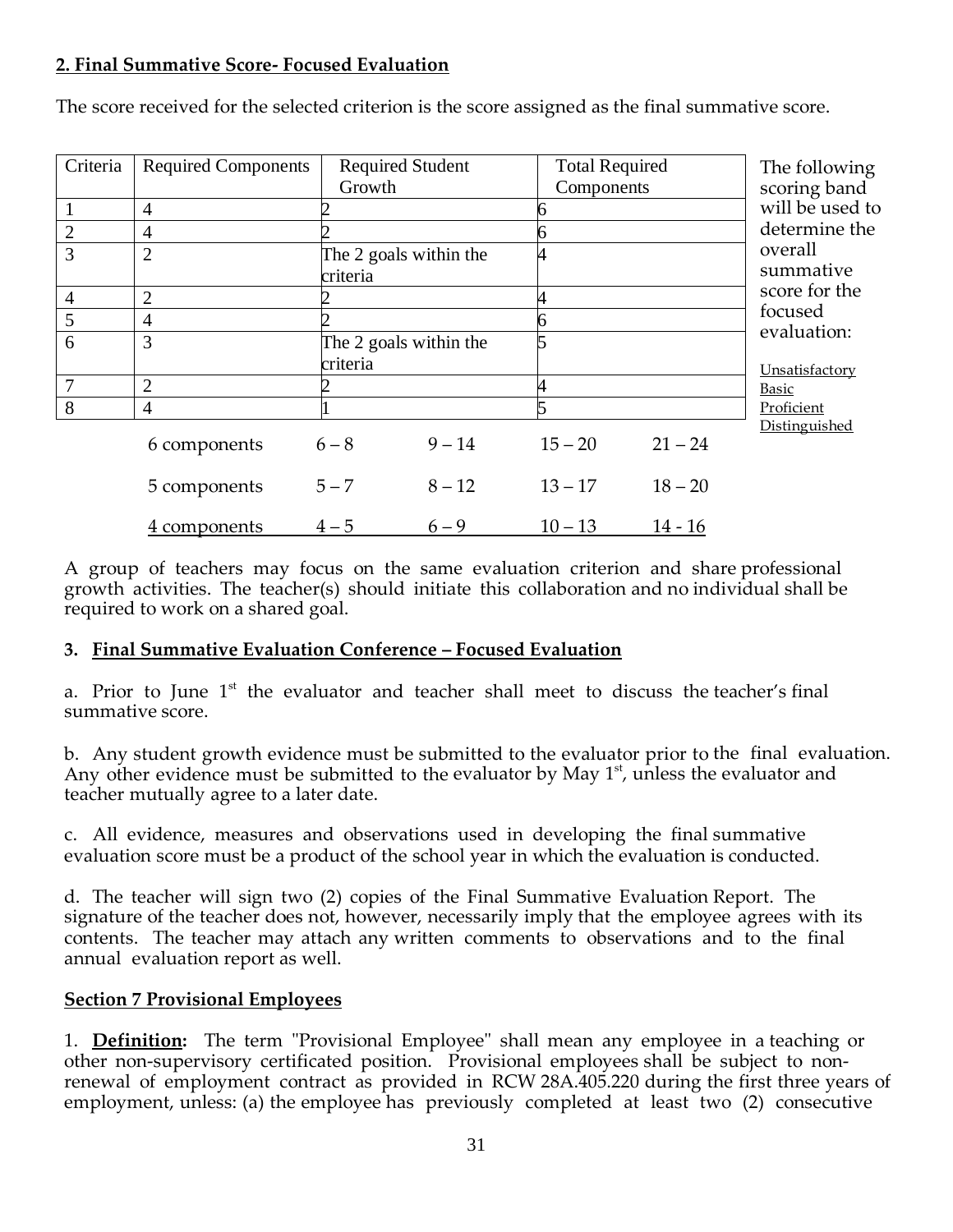years of certificated employment in another school district in the state of Washington, in which case the employee shall be subject to non-renewal of employment contract pursuant to RCW 28A.405.220 during the first year of employment; or (b) the employee has received an evaluation rating below level two (2) on the four-level rating system established under RCW 28A.405.100 during the third  $(3<sup>rd</sup>)$  year of employment, in which case the employee shall remain subject to the non-renewal of the employment contract until the employee receives a level two (2) rating. This shall include any employee who is re-employed with the District after a break in service.

2. **Evaluation Option**: Provisional Employees shall be evaluated on a comprehensive evaluation in accordance with provisions listed in section 4.E. Comprehensive Evaluation Option.

3. **Ninety (90) day Observation:** Provisional employees shall be observed for thirty (30) minutes in the first ninety (90) calendar days.

4. **Additional Observations:** In the third year of provisional status, employees shall be observed for a minimum of ninety (90) minutes during the evaluation year.

#### **Section 8 Probation**

1. **Notice**: At any time after October 15<sup>th</sup>, an employee whose work is not judged satisfactory based on district evaluation criteria shall be placed on probation and notified in writing of the specific areas of deficiency and provided with a written reasonable program for improvement no later than January  $20<sup>th</sup>$  of the academic year. The notice to the employee shall be signed by the Superintendent/Designee.

### 2. **Not Satisfactory**:

Continuing contract teachers with four (4) or more years of teaching experience in the state of Washington receiving a summative score of one (1) are considered not satisfactory.

Continuing contract teachers with five (5) or more years of teaching experience in the state of Washington receiving a summative score of two (2) for two years in a row or two (2) years within a consecutive three-year period are considered not satisfactory. Teachers may only be placed on probation from the Comprehensive Evaluation Process.

3. **No Transfers:** During the period of probation, the employee may not be transferred from the supervision of the original evaluator. Improvement of performance or probable cause for nonrenewal must occur and be documented by the original evaluator before any consideration of a request for transfer or reassignment as contemplated by either the individual or the school district.

4. **Probationary Period:** A probationary period of sixty (60) school days shall be established. Days may be added if deemed necessary to complete a program for improvement and evaluate the probationer's performance as long as the probationary period is concluded before May  $1<sup>st</sup>$ of the same school year.

5. **Purpose**: The purpose of the probationary period is to give the employee an opportunity to demonstrate improvement(s) in his / her areas of deficiency. The establishment of a probationary period does not adversely affect the contract status of an employee within the meaning of RCW 28A.405.200.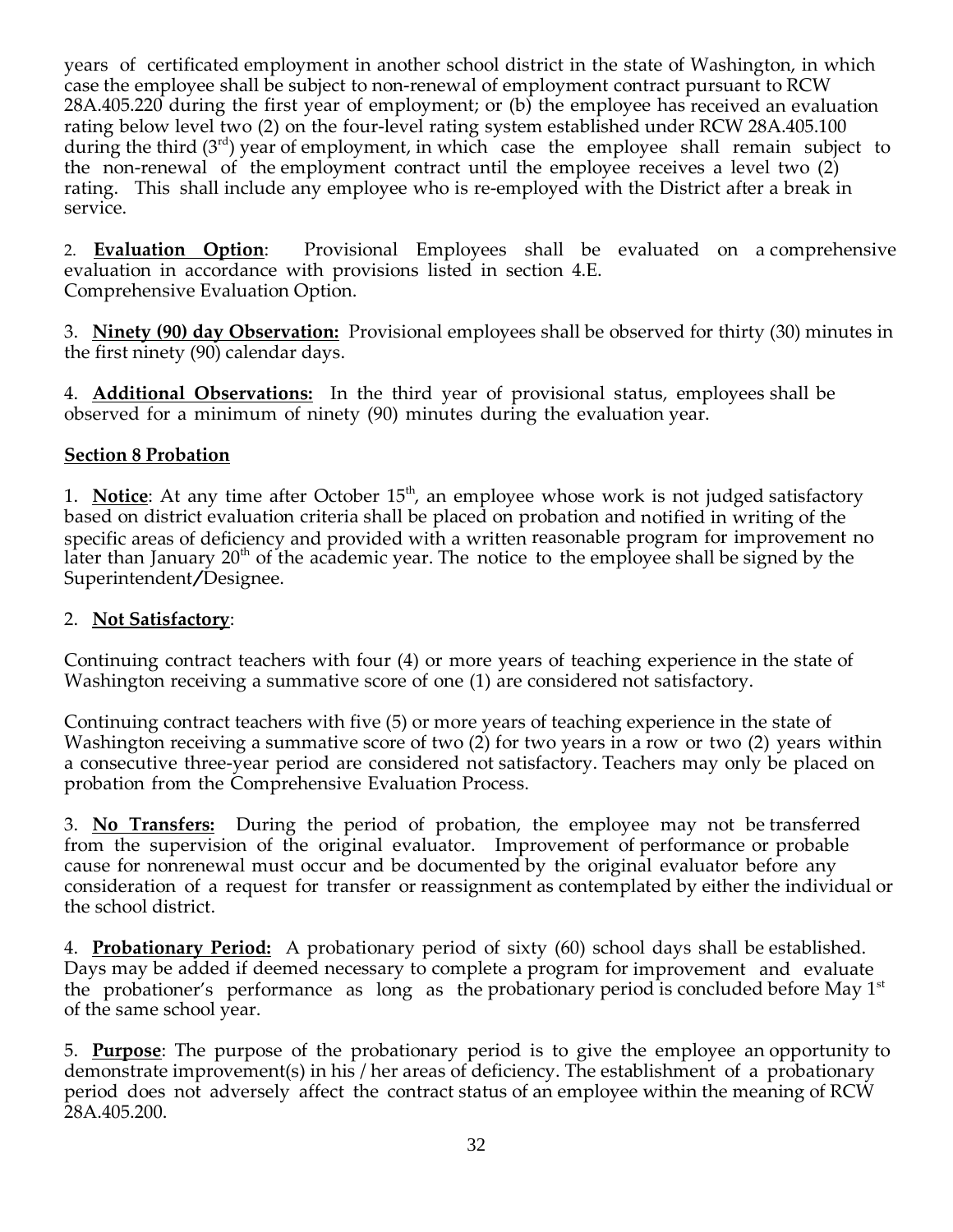6. **Regular Meetings and Assistance**: During the probationary period the evaluator shall meet with the employee twice monthly to supervise and make written evaluations of the progress made by the employee.

The evaluator may authorize one additional certificated employee to evaluate the probationer and to aid the employee in improving his or her areas of deficiency. Should the evaluator not authorize an additional evaluator, the probationer may request that an additional certificated employee evaluator become part of the probationary process. This request must be implemented by including an additional experienced evaluator assigned by the ESD in which the school district is located and selected from a list of evaluation specialists compiled by the ESD, if available.

An employee on probation may authorize an Association representative to accompany him/her at all conferences required in this section.

7. **Removal**: The employee must be removed from probation if he/she has demonstrated improvement that results in a new comprehensive summative evaluation performance rating of Level 2 or above for a continuing contract employee with five or fewer years of experience or of Level 3 or above for a continuing contract employee with more than five years of experience. If the evaluator is satisfied that the employee should be removed from probation, the employee shall be notified in writing no later than May 15.

8. **Failure to Improve**: If the probationary employee has not demonstrated satisfactory improvement in the area(s) of deficiency, the employee shall be notified in writing on or before May 15th of the lack of improvement along with specific documentation. Lack of necessary improvement constitutes grounds for finding probable cause for non-renewal pursuant to RCW 28A.405.210 or RCW 18A.405.300.

Immediately following the completion of a probationary period that does not produce the required comprehensive summative evaluation performance ratings specified under section 4.E. above, the employee may be removed from his or her assignment and placed into an alternative assignment for the remainder of the school year. This reassignment may not displace another employee nor may it adversely affect the probationary employee's compensation or benefits for the remainder of the employee's contract year. If such reassignment is not possible, the district may, at its option, place the employee on paid leave for the balance of the contract term.

9. **Procedural Errors:** If a procedural error occurs in the implementation of a program for improvement, the error does not invalidate the probationer's plan for improvement or evaluation activities unless the error materially affects the effectiveness of the plan or the ability to evaluate the probationer's performance.

10. **Not Applicable to Provisional Employees**: The probation requirements contained in this Section 4.H do not apply to provisional employees.

#### **Section 9 General Requirements**

**1. Work Site Limit**: All observations for the purpose of evaluation must be conducted with the knowledge of the employee at the employee's normal work site.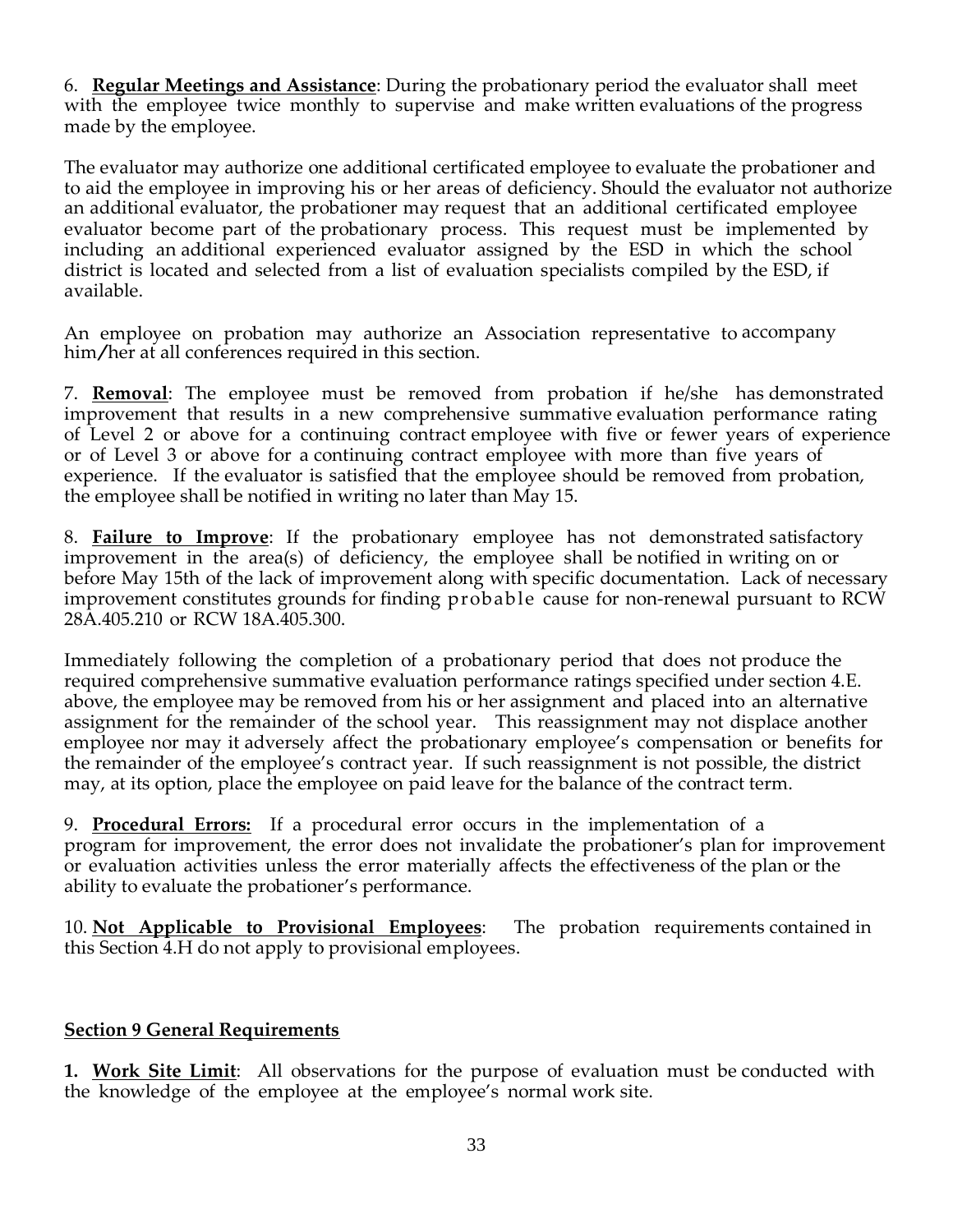**2. Signatures**: The written observation report(s) and the written evaluation report(s) must be signed and dated by the observer and the evaluator respectively. Such reports are also to be signed and dated by the employee, provided that the employee's signature shall indicate only that he/she has received a copy of the observation and/or evaluation, not that he/she necessarily agrees with its content.

**3. Copy and Response**: A copy of each observation shall be given to the observed employee within five (5) working days of the observation. A copy of the evaluation shall be given to the employee by June 1. Within ten (10) working days, the employee may submit written comments concerning the report which shall be attached to the report in the employee's file.

**4. Principals' Yearly Evaluation Files:** The principals' yearly evaluation files shall be purged at the end of each school year or no later than June 30.

**5. Surprise Bar**: Any item on the Evaluation Form that is marked with an "Unsatisfactory" must have been preceded with <sup>a</sup> written statement and/or formal conference with the employee in order to provide notice of the problem, specific suggestions for improvement, and reasonable time and opportunity for improvement.

#### **Section 10 Use of Evaluation Results**

Evaluation results shall be private and confidential and shall be used:

**1. To Document Satisfactory Performance**: To document the satisfactory performance by an employee of his/her assigned duties;

**2. To Identify Areas for Professional Growth**: To identify area(s) for professional growth according to the criteria included on the evaluation instrument;

**3. To Document Unsatisfactory Performance**: To document performance by an employee judged unsatisfactory, based on the adopted evaluation criteria.

**4.** Instructional Coaches shall not be part of the evaluation of certificated staff.

\_\_\_\_\_\_\_\_\_\_\_\_\_\_\_\_\_\_\_\_\_\_\_\_\_\_\_\_ \_\_\_\_\_\_\_\_\_\_\_\_\_\_\_\_\_\_\_\_\_\_\_\_\_\_\_\_

For the Association **For the District** For the District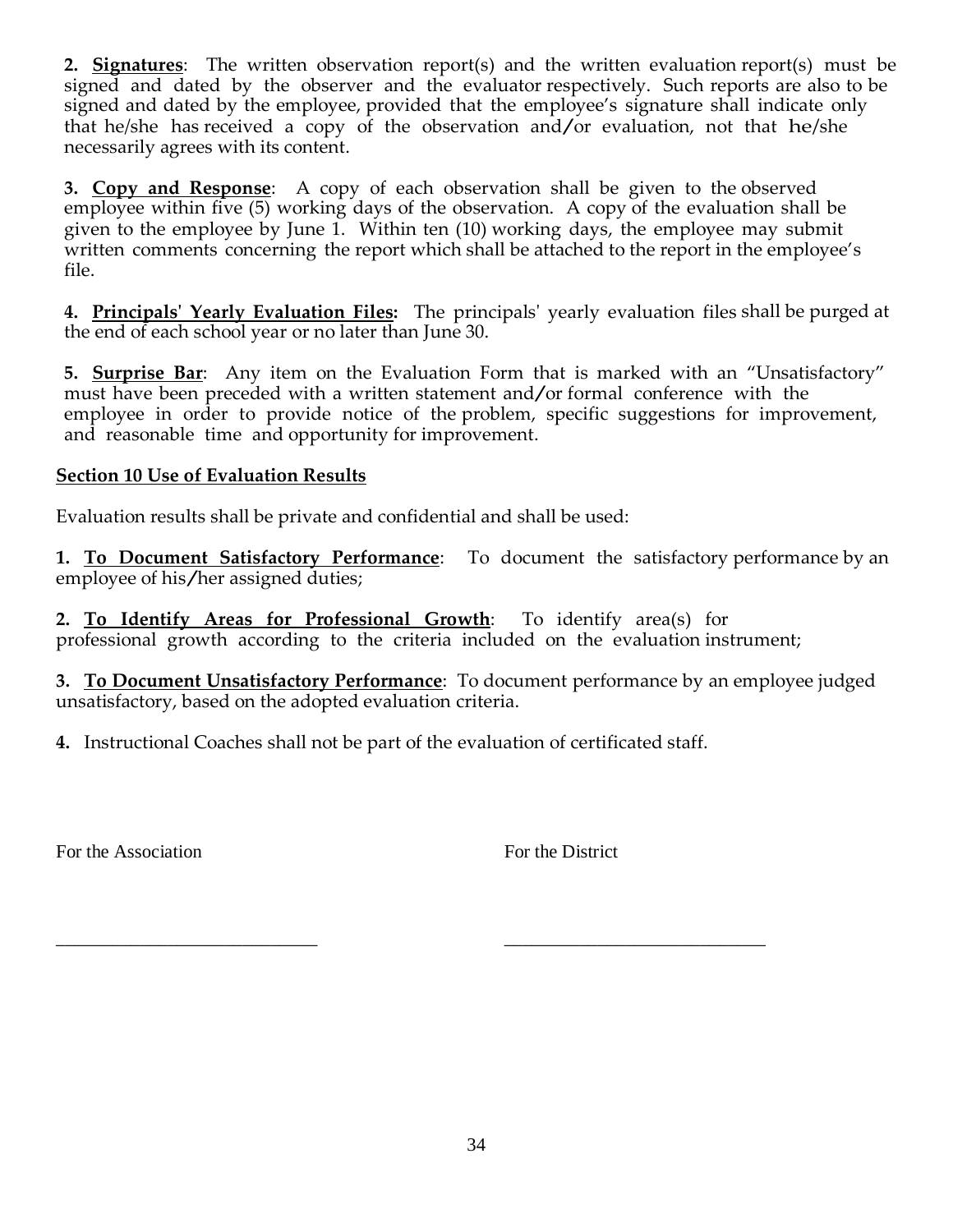| Years          |             |             |             |             |                 |             |             |
|----------------|-------------|-------------|-------------|-------------|-----------------|-------------|-------------|
| of             | $BA + 0$    | $BA + 15$   | $BA + 30$   | $BA + 45$   | <b>BA+90/MA</b> | $MA + 45$   | $MA + 90$   |
| <b>Service</b> |             |             |             |             |                 |             |             |
| 0              | \$40,760.00 | \$42,227.00 | \$43,747.00 | \$45,322.00 | \$46,954.00     | \$48,738.00 | \$50,590.00 |
| 1              | \$41,718.00 | \$43,219.00 | \$44,775.00 | \$46,387.00 | \$48,057.00     | \$49,883.00 | \$51,779.00 |
| $\overline{2}$ | \$42,698.00 | \$44,235.00 | \$45,827.00 | \$47,477.00 | \$49,186.00     | \$51,055.00 | \$52,996.00 |
| 3              | \$43,701.00 | \$45,275.00 | \$46,904.00 | \$48,592.00 | \$50,342.00     | \$52,255.00 | \$54,241.00 |
| $\overline{4}$ | \$44,728.00 | \$46,339.00 | \$48,006.00 | \$49,734.00 | \$51,525.00     | \$53,483.00 | \$55,516.00 |
| 5              | \$45,779.00 | \$47,428.00 | \$49,134.00 | \$50,902.00 | \$52,736.00     | \$54,740.00 | \$56,821.00 |
| 6              | \$46,855.00 | \$48,543.00 | \$50,289.00 | \$52,098.00 | \$53,975.00     | \$56,026.00 | \$58,156.00 |
| $\overline{7}$ | \$47,956.00 | \$49,684.00 | \$51,471.00 | \$53,322.00 | \$55,243.00     | \$57,343.00 | \$59,523.00 |
| 8              | \$49,083.00 | \$50,851.00 | \$52,681.00 | \$54,575.00 | \$56,541.00     | \$58,691.00 | \$60,922.00 |
| $\mathsf 9$    |             | \$52,046.00 | \$53,919.00 | \$55,858.00 | \$57,870.00     | \$60,070.00 | \$62,354.00 |
| 10             |             |             | \$55,186.00 | \$57,171.00 | \$59,230.00     | \$61,482.00 | \$63,819.00 |
| 11             |             |             | \$56,483.00 | \$58,515.00 | \$60,622.00     | \$62,927.00 | \$65,319.00 |
| 12             |             |             |             | \$59,890.00 | \$62,047.00     | \$64,406.00 | \$66,854.00 |
| 13             |             |             |             | \$61,297.00 | \$63,505.00     | \$65,920.00 | \$68,425.00 |
| 14             |             |             |             | \$62,737.00 | \$64,997.00     | \$67,469.00 | \$70,033.00 |
| 15             |             |             |             |             | \$66,524.00     | \$69,055.00 | \$71,678.00 |

# **Appendix A- 2018-2019 and 2019-2020 Certificated Salary Schedule**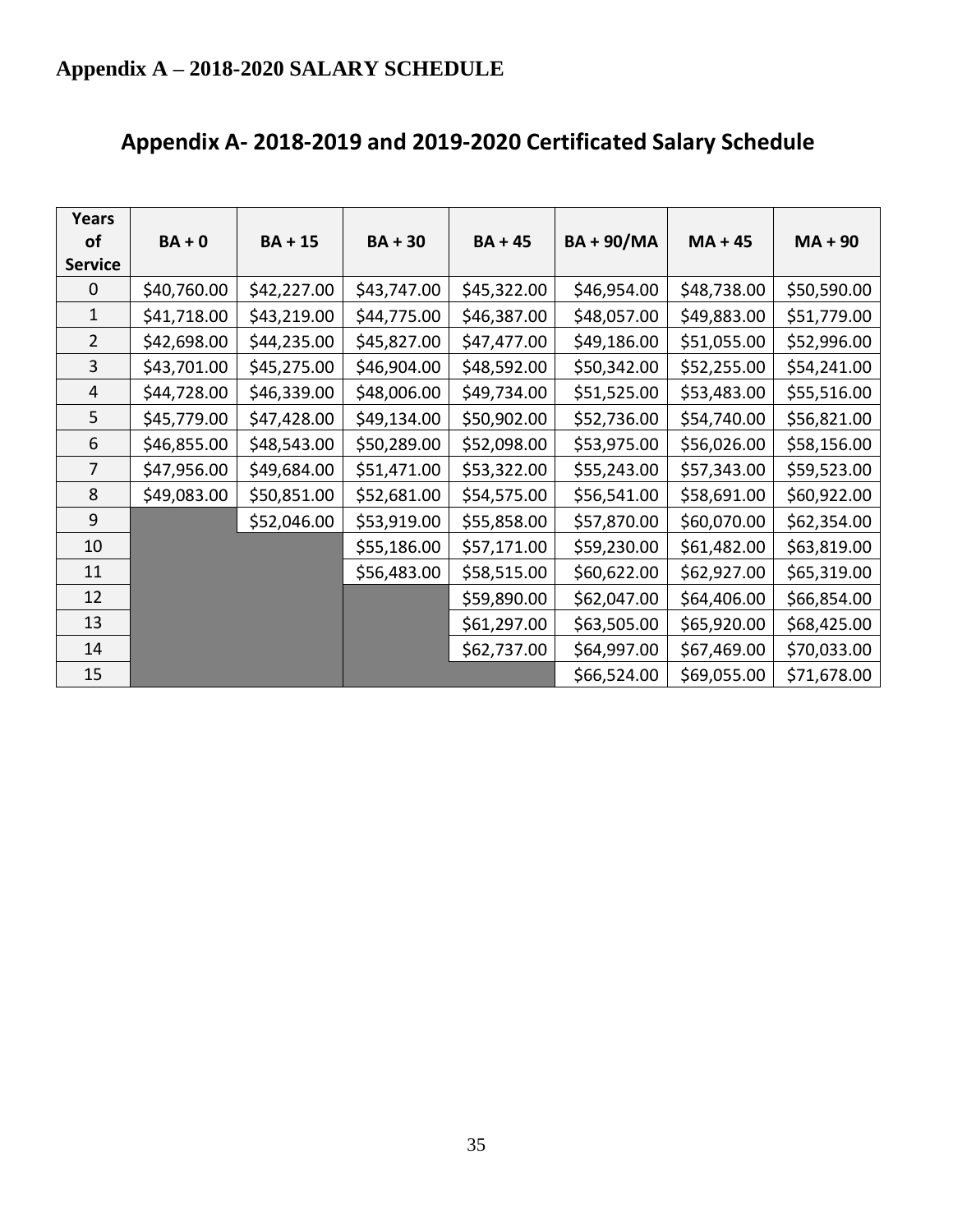## **ARTICLE A – EXTRA-CURRICULAR SCHEDULE**

| Position                 | Step 0 | Step 1 | Step 2 | Step 3 | Step 4 | Step $5$ |
|--------------------------|--------|--------|--------|--------|--------|----------|
| Performing Arts/Music    | \$776  | \$816  | \$858  | \$903  | \$950  | \$1000   |
| <b>Lead Teacher</b>      | \$2000 | \$2105 | \$2216 | \$2333 | \$2455 | \$2584   |
| <b>FFA</b> Coordinator   | \$776  | \$816  | \$858  | \$903  | \$950  | \$1000   |
| <b>Athletic Director</b> | \$1983 | \$2082 | \$2186 | \$2296 | \$2410 | \$2531   |
| <b>Yearbook Advisor</b>  | \$1262 | \$1325 | \$1391 | \$1461 | \$1534 | \$1611   |

- 1. Years of experience and stipends earned must be within the Endicott School District unless otherwise negotiated by the Association and the District.
- 2. Experience is only counted in the specific position held.
- 3. Extra-curricular positions will be reviewed by both parties each year to determine if there is sufficient student interest and/or district support to warrant retaining the positions.
- 4. Extra-curricular positions may be added as negotiated between the Association and the District.